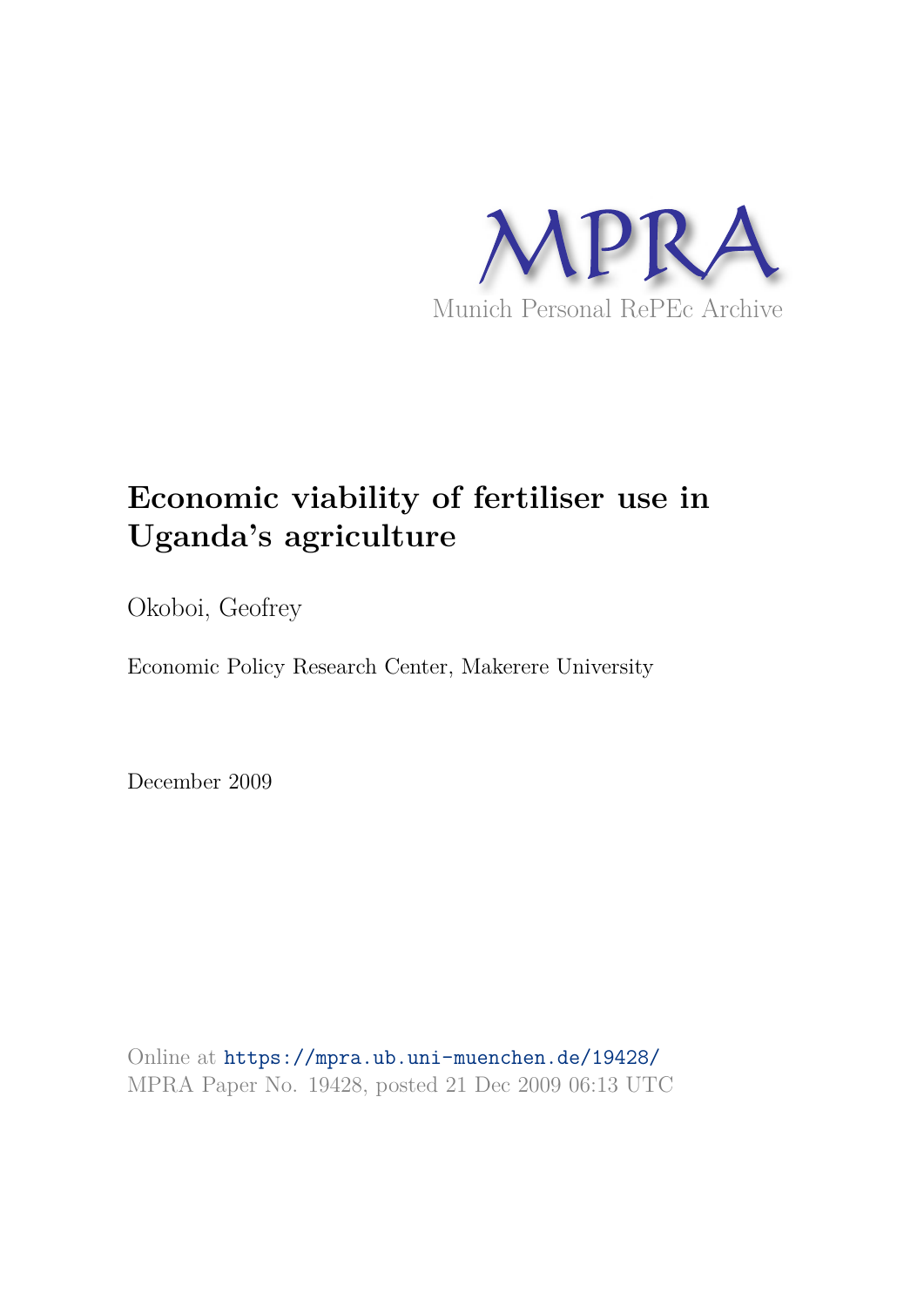# **Economic Viability of Inorganic Fertiliser Use in Uganda's Agriculture**

**Geofrey Okoboi**

Economic Policy Research Centre, Plot 51 Pool Road, Makerere University, P.O. Box 7841 Kampala, Uganda Tel: +256 414 541 023/541 024 (office); Mobile: +256 752 372 831 Fax: +256 414 541 022 *E-mail: okoboi@eprc.or.ug*

December, 2009

#### **Abstract**

We examine the viability of inorganic fertiliser use in Uganda, using the 2005/06 Uganda National Household Survey data. We also explore the farmers' characteristics under which fertiliser use is more profitable. We find that inorganic fertiliser use is more profitable for only a few crops and less profitable or unprofitable for most crops, even when their yield is high. Furthermore, we find that farmer profit with fertiliser use increases with access to extension services and/or use of improved seeds. Thus, blanket promotion of fertiliser use, without a case-by-case consideration of fertiliser-crop profitability is likely to be counter-productive to the drive of increasing agricultural productivity and household income in Uganda. Hence, the drive to increase fertiliser use in Uganda can succeed only if farmers are widely sensitized not about the potential of fertiliser to increase yield but the crops on which fertiliser use is more profitable and the preconditions for its profitability.

Key words: fertiliser use, economic viability, Uganda JEL Classification: Q12, Q16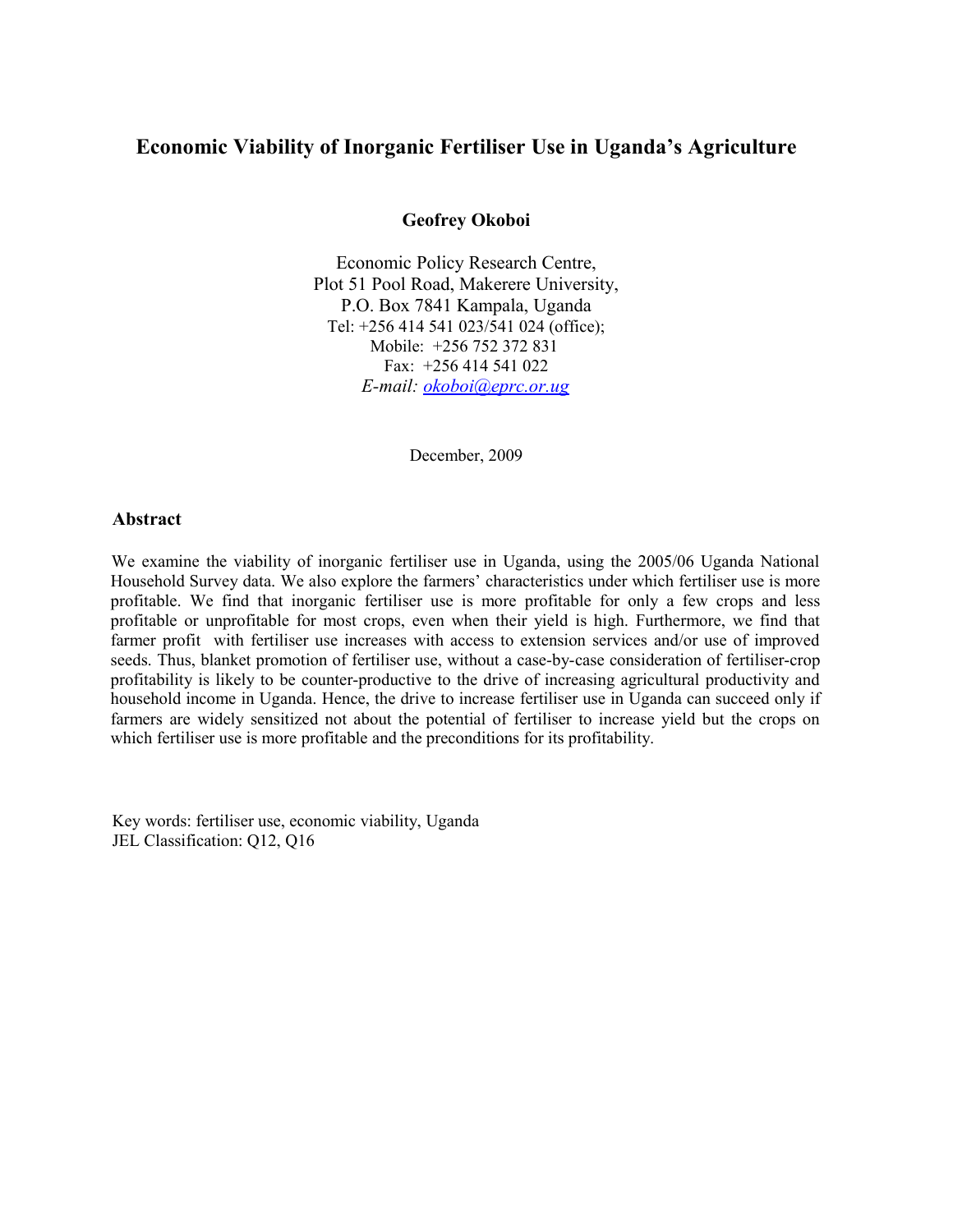# **1 Introduction**

In most countries of Sub-Saharan Africa (SSA), increased agriculture remains the most important path to growth in household incomes (World Bank 2007). Unfortunately, in most of these countries, agricultural sector growth is lagging other sectors of the economy. In the case of Uganda, for example, growth in the agricultural sector has averaged 1% for the past five years (2004 - 2008), yet growth in the services and industrial sectors, as well as the economy overall has averaged 7% per annum (MFPED 2009). And specific to the crop sub-sector, growth in the food-crop sub-sector, which is critical for food security, lags the cash-crop sub-sector. Again, for example referring to statistics, average five-year growth in Uganda's food-crop sub-sector is 0.1% while for cash-crops growth has averaged 2.3% (MFPED 2009).

The challenge of low growth in the agricultural sector has aggravated the problem of food insecurity in Uganda (MFPED 2008). Furthermore, the food insecurity problem has been heightened by the upsurge in demand for agricultural output from neighboring countries such as Rwanda, Kenya, DR Congo, and South Sudan (Karugia et al. 2008). As such, the need to increase agricultural output and productivity in Uganda has become an urgent matter (MFPED 2008; 2009).

Options to increase agricultural output and yield lie mainly in adoption and use of improved inputs such as fertiliser. Evidence about the capacity of fertiliser to increase yield is abundant and consistent [for example Viyas 1983; Hiesey & Mwangi 1996; Tittonell 2007]. Consequently, in the draft national development plan (NDP), government of Uganda policy to increase agricultural productivity is focused on supporting farmers to increase the use of fertiliser (NPA 2009). But, support or encourage farmers to increase fertiliser use on which crops? This is a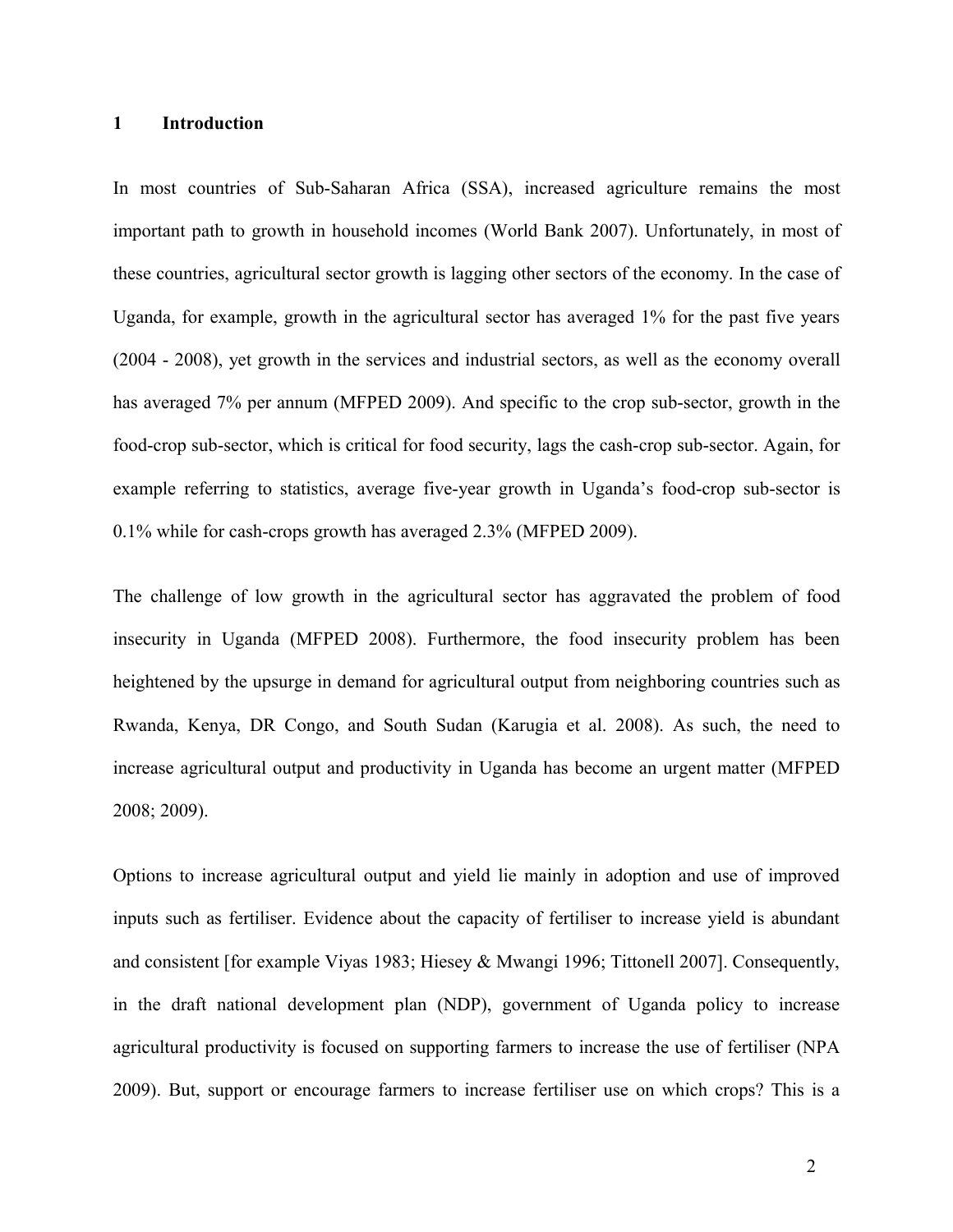critical question that has not received adequate attention in the endeavor to increase fertiliser in Uganda. As noted by FAO, even if an input is known to enhance yield, farmers are unlikely to increase its demand until they perceive that the input is profitable (FAO 1999). Moreover, Kelly (2006) notes that farmers in Africa still base their decision about fertiliser use on profit even though they face significant information, liquidity, and risk constraints that limit effective demand for and use of fertiliser.

In this paper, we investigate if fertiliser use is profitable in Uganda's agriculture. We do this for over 10 key crops on which farmers use fertiliser. In particular, we explore the following questions: (i) to what extent does the profit of farmers using fertiliser differ from those not using? (ii) Under what conditions may fertiliser use be more profitable? Before answering these questions however, we compare the physical productivity (yield) of fertiliser users and nonusers, to verify the stylised fact of fertiliser productivity.

In Section 2, we provide a brief literature on fertiliser use and its implications on farmer profit. We give details of the data and process through which it was generated in Section 3. In Section 4, we explain the method of analysis adopted, while in Section 5 we give details about the variables used in the study. We present and discuss the results in Section 6, and Section 7 concludes the paper with policy implications arising from the results.

# **2 Related literature**

There are numerous studies on agricultural productivity/efficiency -which simply means maximizing output per unit of input. Some studies have focused on yield to measure efficiency arising from the inputs used while others have focused on profit arising from the cost of inputs.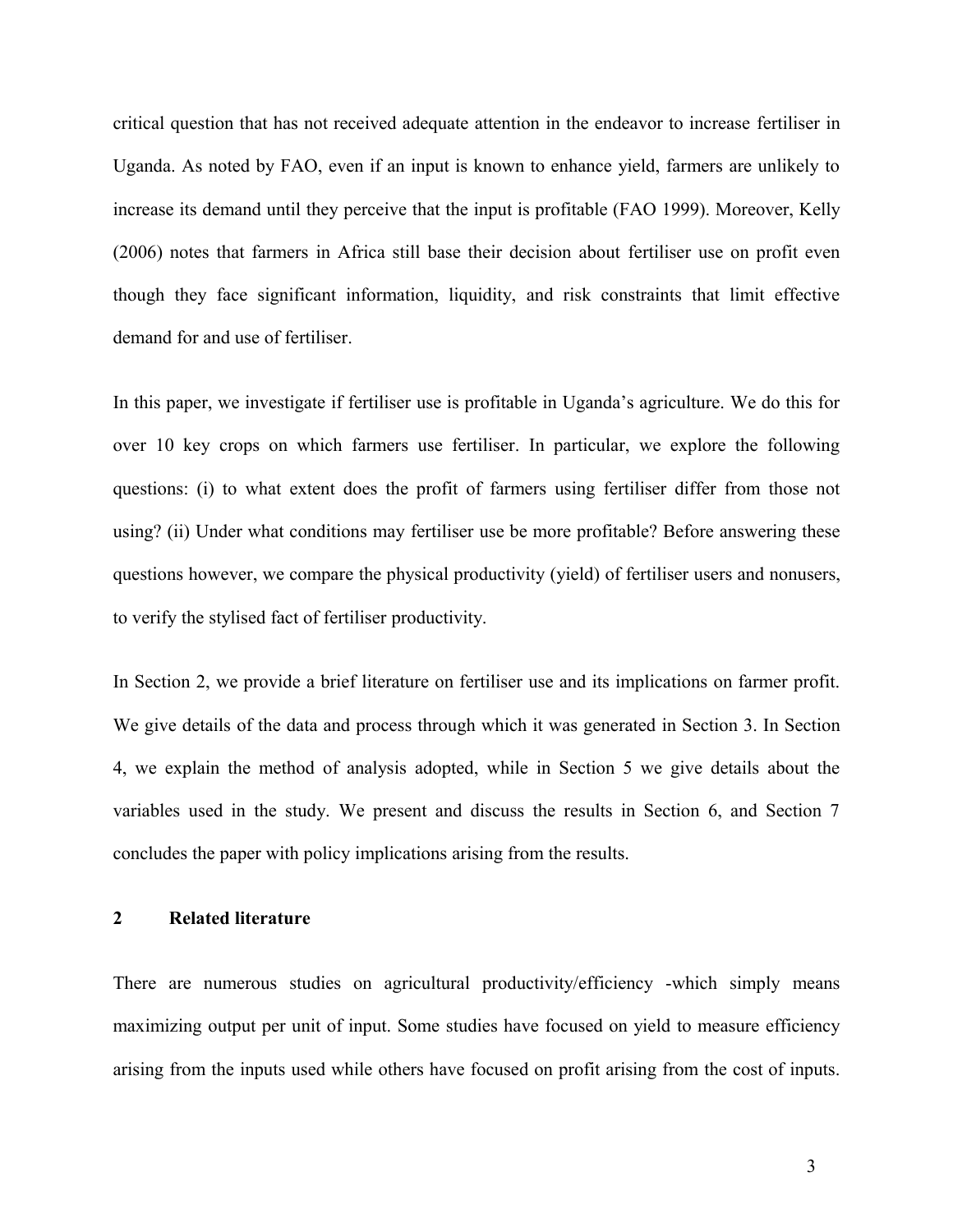In terms of methodology, some studies use descriptive statistics including analysis of variance methods, yet others use econometric techniques such as the stochastic frontier analysis (SFA) method.

Kieft & Coulibaly (1993) estimated returns to cotton farmers in Mali using fertiliser as well as animal dung, by comparing the costs of these inputs with the income increase obtained by applying them. The authors concluded that it appeared that use of both inorganic and organic fertiliser was feasible at existing price levels of cotton. Furthermore, higher doses of inorganic fertiliser were found not to be economically feasible given the costs. But for organic fertiliser higher doses were found to be feasible and necessary but not available in sufficient quantities.

A study based on farm-level research experiments in Rwanda reported that inorganic fertiliser use was generally profitable for maize and beans but unprofitable for sorghum, peas, wheat and cassava (Kelly & Murekezi 2000). The authors noted that some of the factors that affected cropfertiliser profitability included low price of output compared to cost of fertiliser, low output response of the crop (e.g. peas) to fertiliser, and long gestation periods for crops such as cassava.

Other than the high fertiliser cost that is alleged to inhibit its increased use and profitability, farmers' knowledge about the correct use of fertiliser is also critical for increased adoption. FAO (1999) points out that there is widespread lack of knowledge about efficient use of inorganic fertiliser. Furthermore, FAO notes that adoption is unlikely unless programs on fertiliser use efficiency such as demonstrations on farmer fields, farm visits, and radio and television campaigns are intensified, including local research into soil and crop conditions, balanced fertilization and training of farmers to make their own organic manure.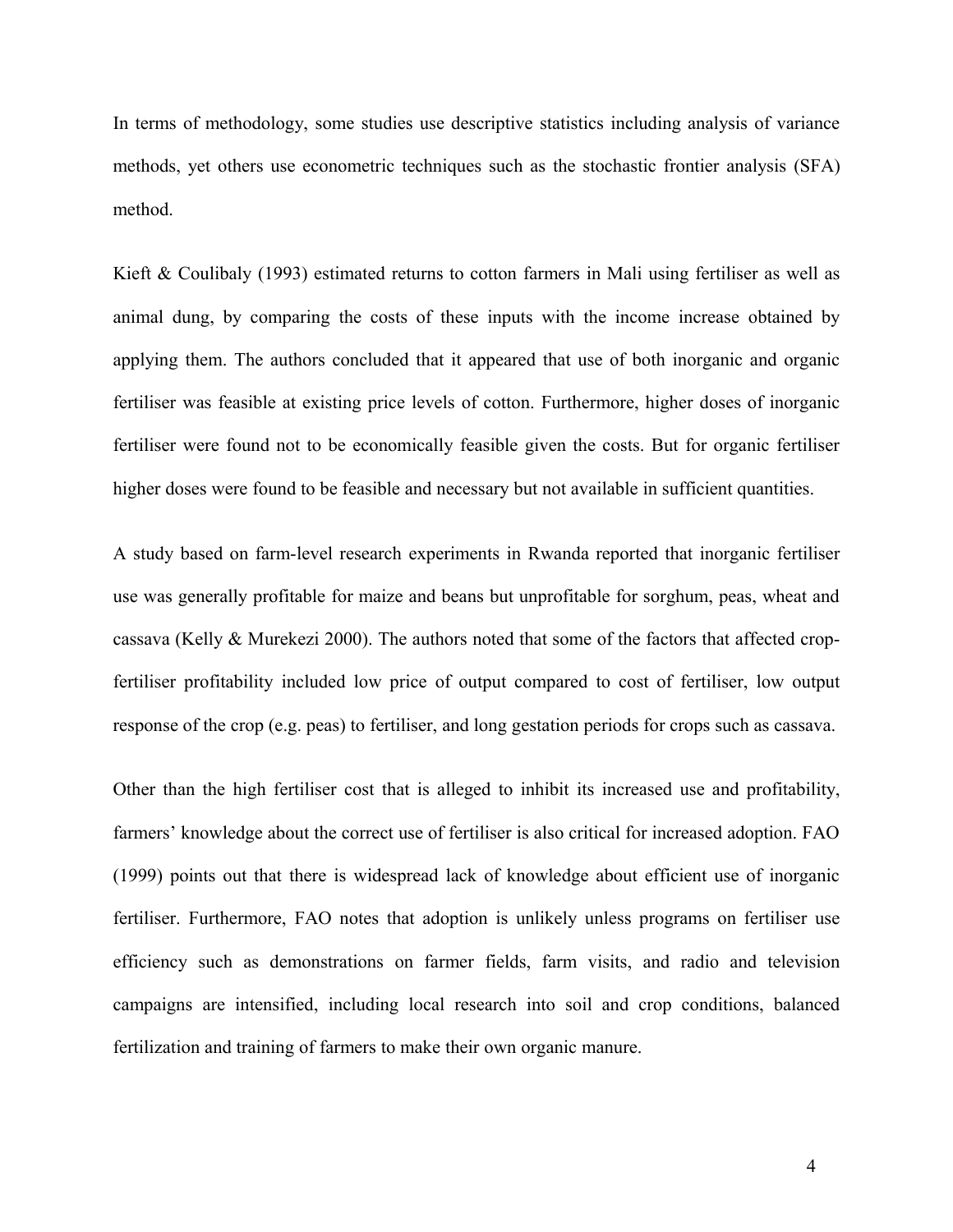Xu et al. (2009) report that delayed farmer access to fertiliser has significant implications on their profitability. The authors found that farmers in Zambia who practiced rain-fed agriculture and depended on subsidised fertiliser under government programs often received it late, thereby affecting their cropping cycle, yield as well as profit.

The effect of farmer education and access to extension on their productivity has been widely studied. Using Uganda household survey data, Appleton & Balihuta (1996) found a positive but insignificant relationship between the level of farmer education and output. Evenson & Mwabu (1998) also found similar results regarding of the relationship between education level and productivity for Kenyan farmers. Regarding the effect of farmer access to agricultural extension on yield, Evenson & Mwabu, conclude that it had limited effect.

There are hardly national level studies focusing on the economic viability of fertiliser use in Uganda. A study by Kaizzi (2002) is the closest we find. Kaizzi carried out experimental studies on fertiliser use in eastern Uganda, which indicated that inorganic fertiliser use on maize was profitable in some highland areas with high rainfall and less profitable in lowland areas with less rainfall. It is well known however that results from scientific experiments generally differ from actual farmer outcomes –since experiments follow controlled or recommended procedures on the quantity and quality of inputs to be used. Furthermore, Kaizzi's study was very limited in geographical scope as well as the crops under study. In our study, we use a nationally representative dataset –the Uganda National Household Survey data of 2005/06 and include over 10 crops in the analysis. Rather than only exploring the correlation of farmer profit with fertiliser use, we include interaction terms of fertiliser use with other farmer characteristics such as use of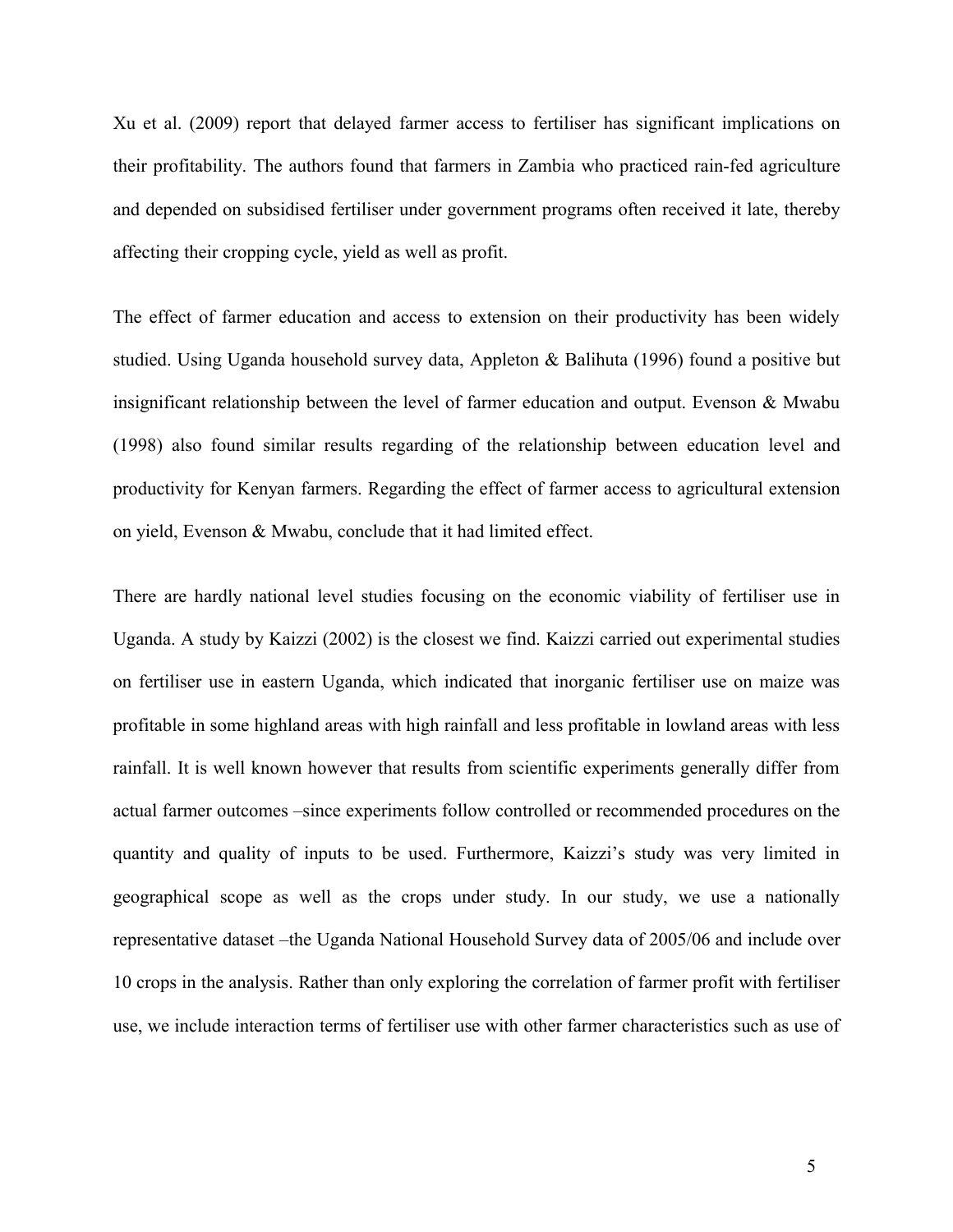improved seed, education level and access to extension services, which are recognized to augment fertiliser efficiency.

# **3 Data**

The principal dataset used in this study is the Uganda National Household Survey of 2005/06 (UNHS 2005/06), produced by Uganda Bureau of Statistics (UBOS). UBOS follows scientific methods in data collection. The scope of UNHS 2005/06 is national, covering all districts of Uganda. In terms of data, UNHS 2005/06 included the socioeconomic module, agricultural module (crop and livestock), and community module. At household level, agricultural data was collected for individual crops cultivated in two seasons (2004 season B and 2005 season A). The dataset on crops contained over 58,000 observations, including for example land under fallow.

The data for analysis was generated by merging several pieces of data from the three modules. In the agricultural module, data was derived on input use and output. From the socioeconomic module we derived data on the characteristics of the farmer, such as location, education level, and age. And from the community module, data on community wage rates, access to extension services and membership to farmer group was pulled out. Though the agricultural dataset included even information such as land under fallow or backyard vegetable cultivation, it was incomplete in many aspects such as the land under cultivation or inputs (quantities and values) used in production. As such, a large proportion of observations in this category were dropped.

After merging, the next steps taken to get to the final dataset were as follows. First, a preliminary analysis of crop by fertiliser use was done, which resulted in the identification of 15 crops that farmers cultivated and applied fertiliser most (Table 1). Second, a further analysis of the 15 crop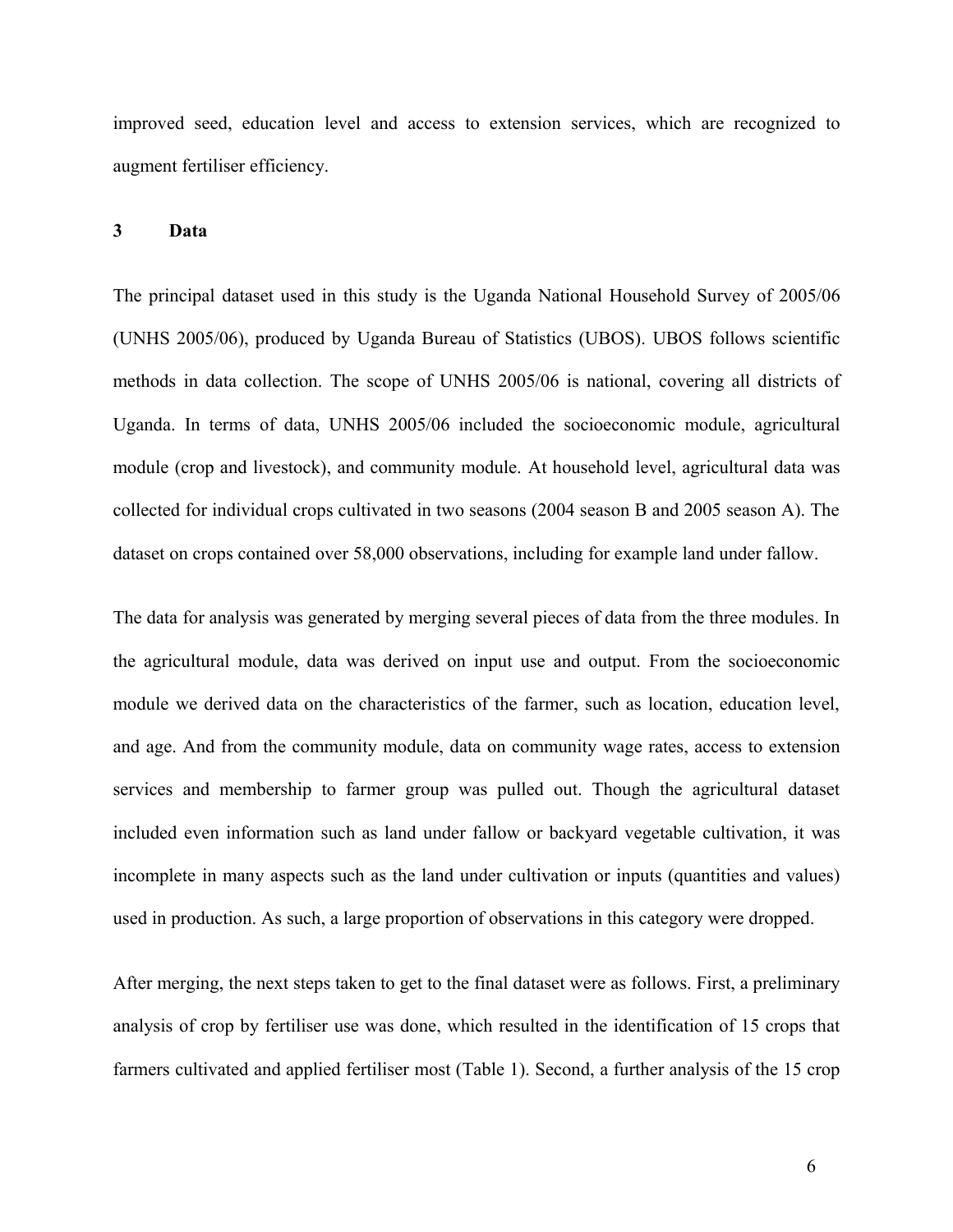data revealed unrealistic yield outcomes arising from either very low or very high values ascribed to land under cultivation. For example, there was an observation where data indicated that a farmer obtained 30kg of maize from land equivalent to 0.0002 acres, which translates to a yield of 371 tonnes per hectare (t/ha). With further preview of data, we found that observations within the range of area cultivated as  $0.3$  -21 areas were ideal. Thus all observations outside this range were dropped. This left us with about 18,000 observations (Table 2). But considering that crop specific responses from fertiliser use were low, crops were grouped in categories such as grains, legumes, root-crops and plantains (Table 3).

# **4 Method of analysis**

To compare profitability as well as yield of farmers using vis-à-vis not using fertiliser, we utilize the analysis of variance (ANOVA) method. The answer to the second question is obtained by examining the effect of interaction terms of fertiliser use and other farmer characteristics on profitability as compared to the effect of the individual characteristics only. To perform this analysis, we make use of the stochastic frontier analysis (SFA) technique. The SFA technique allows us to simultaneously examine the effect of farmer characteristics on their profit on one hand and the extent to which input costs contribute to profitability on the other hand.

Following Battesse & Coelli (1995) or Kumbhakar & Lovell (2002), the stochastic frontier profit model of the Cobb-Douglas function, is specified as:

(1) 
$$
\pi_i = f(P_{mi}, A_{ki}, x_{ji}, \beta) \cdot e^{\epsilon_i}; i = 1, \dots, N,
$$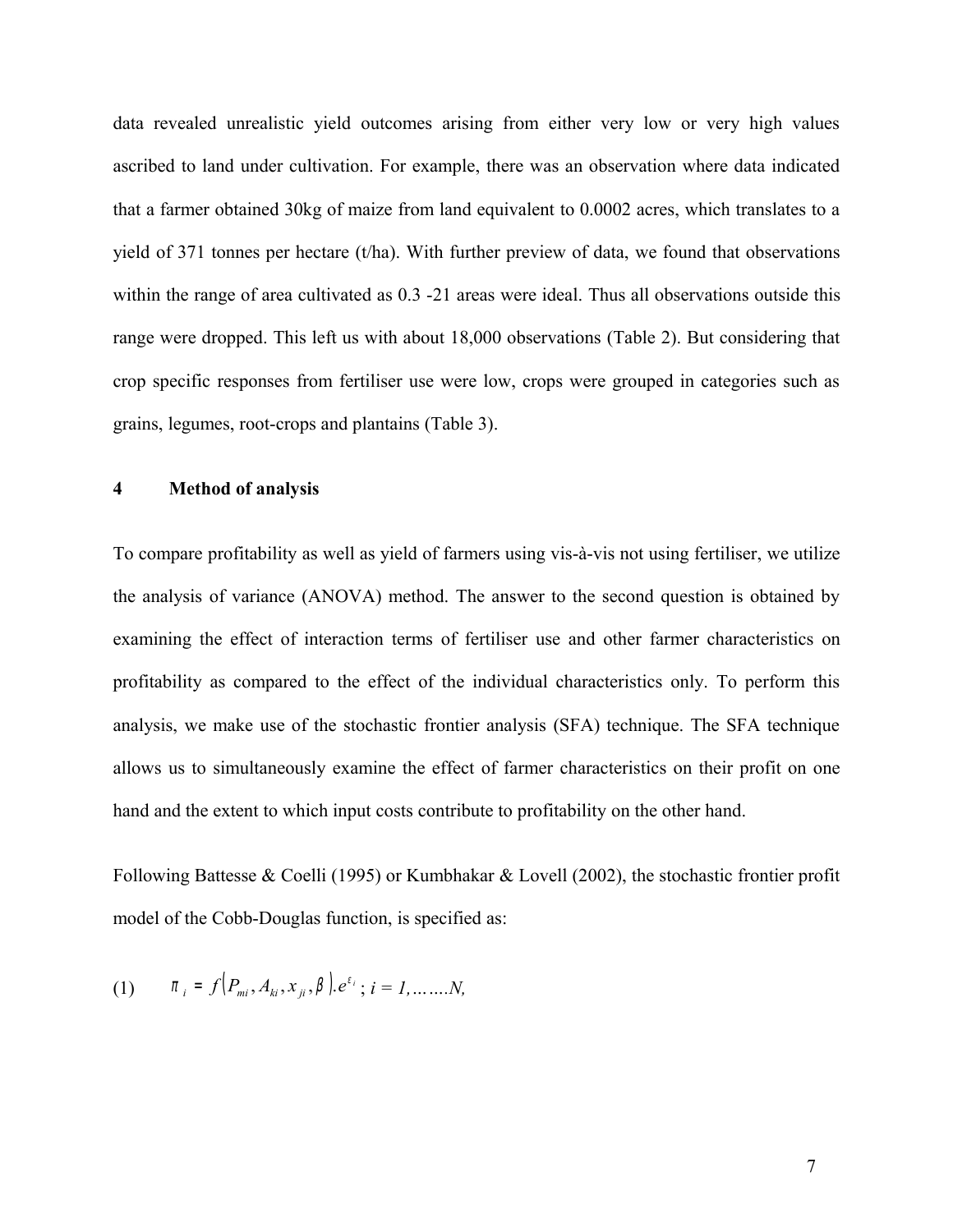Where  $\pi_i$  is gross profit of farmer *i*, defined as gross revenue less total variable costs;  $p_{mi}$  is the price received by farmer *i* for output *m;*  $A_{ki}$  is the area *k* under cultivation by farmer *i*,  $x_{ji}$  is the cost of input *j* used in production by farmer *i*, β is a vector of coefficients to be estimated. *e* is the expression for exponential, and  $\varepsilon_i$  is the error term, consisting of the idiosyncratic error term,  $v_i$ and the inefficiency variables –farmer characteristics,  $u_i$ . That is;  $\varepsilon_i = v_i - u_i$ . The  $v_i$ 's are assumed to be normally distributed and independent of  $u_i$ 's. While  $u_i$ 's are non-negative random variables associated with the (in)efficiency in the profit. Since the data we use is cross-sectional, a half-normal distribution of the inefficiency variables is assumed in order to obtain efficient estimates (Bauer, 1990).

In general, the model in Eq (1) is composed of two parts –the general model-*f*(**.**) and the inefficiency model  $(\varepsilon)$ . In the explicit form, Eq (1) is specified as in Eq (2)

(2) 
$$
\pi_{i} = \alpha + \beta \ln P_{mi} + \delta \ln A_{ji} + \sum_{j=1}^{6} \gamma_{j} \ln X_{ji} + [\nu_{i} - (\theta_{0} + \sum_{k=1}^{10} \theta_{k} Z_{ki})]
$$

In Eq (2), **ln** implies natural logarithm, *X1i, X2i, ..,X6i* are costs of hired labour, seed, fertiliser, manure, traction power, and herbicides or fungicides respectively for farmer *i*. On the other hand, *Z1, Z2, ..,Z10* are farmer characteristics including family labour use (quantity), age, education level, cropping pattern, fertiliser use, seed type, and extension services access. The Z's also include the interaction terms of fertiliser use with seed type, extension access, and education level.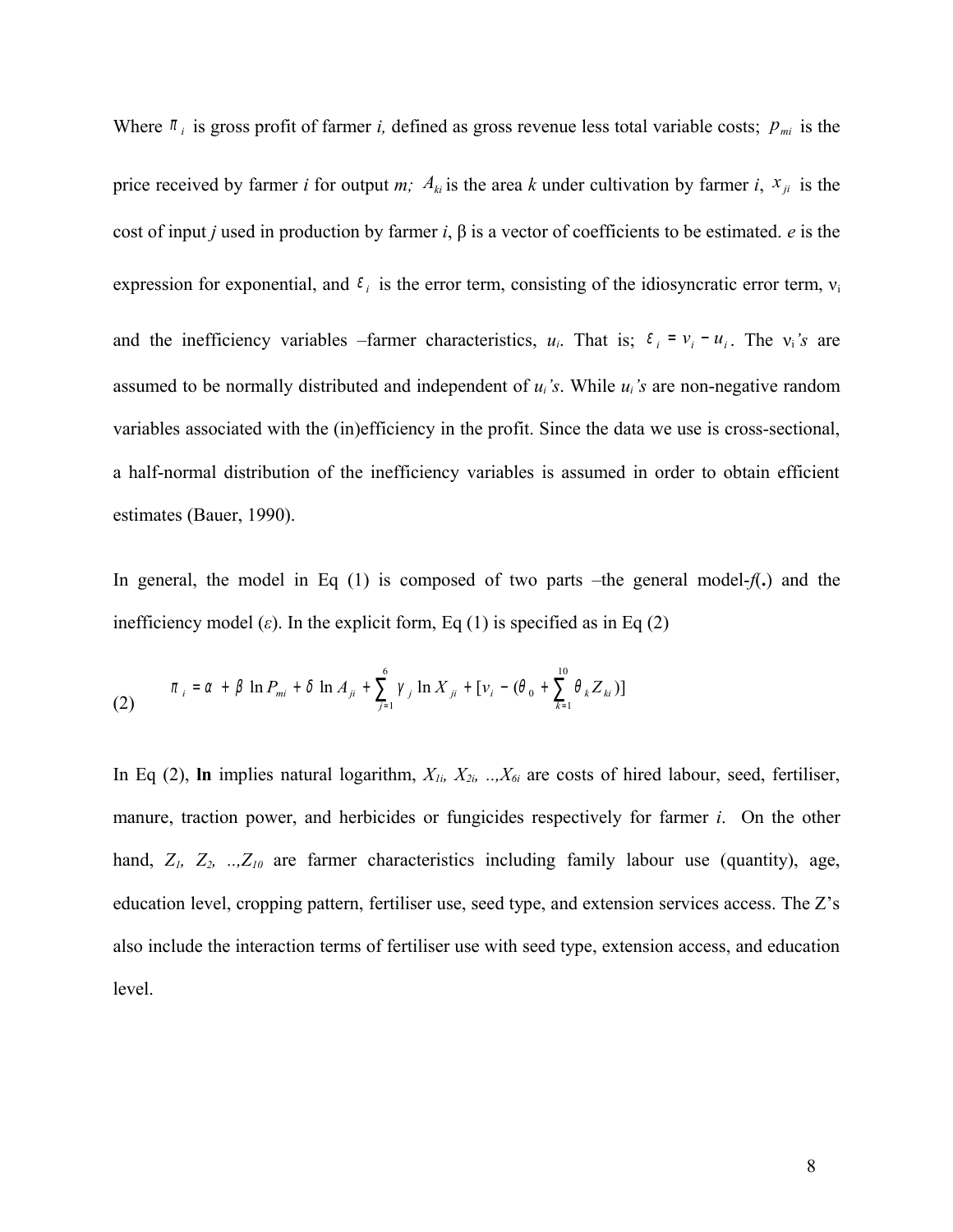Positive values of the inefficiency covariates indicate the contribution of the variable towards overall profit inefficiency. However, if the value of the inefficiency covariate is negative, the variable brings about efficiency rather than inefficiency towards the overall profit of the farmer.

To ensure reliable results, both the descriptive as well as the econometric estimates are weighted using the inflation factors which are provided in the UNHS 2005/06 dataset. As Deaton (1997) observed, regressions and other estimators derived from cross-sectional survey data are likely to be biased, inconsistent and inefficient if not corrected for the design effect and the problem of heteroscedasticity. Finally, all the analysis was performed in STATA/SE 10.0 SE. Estimation of the parameters (α, β, δ, γ, θ, ν) in Eq (2) was carried out in one-step using the maximum likelihood estimation technique.

#### **5 Variables used in the analysis**

## *5.1 Gross profit*

In this paper, gross profit is taken as the indicator of economic viability, which is our dependent variable. We report gross profit as revenue (which is producer price times output) from a given crop less actual costs incurred in production of the crop. In this case imputed costs for family labour and own land used in production are not included. Actual costs include for example, cost of seed, hired labour, fertiliser and traction power hire. The gross profit and the costs of production are denominated Uganda shillings (UGX).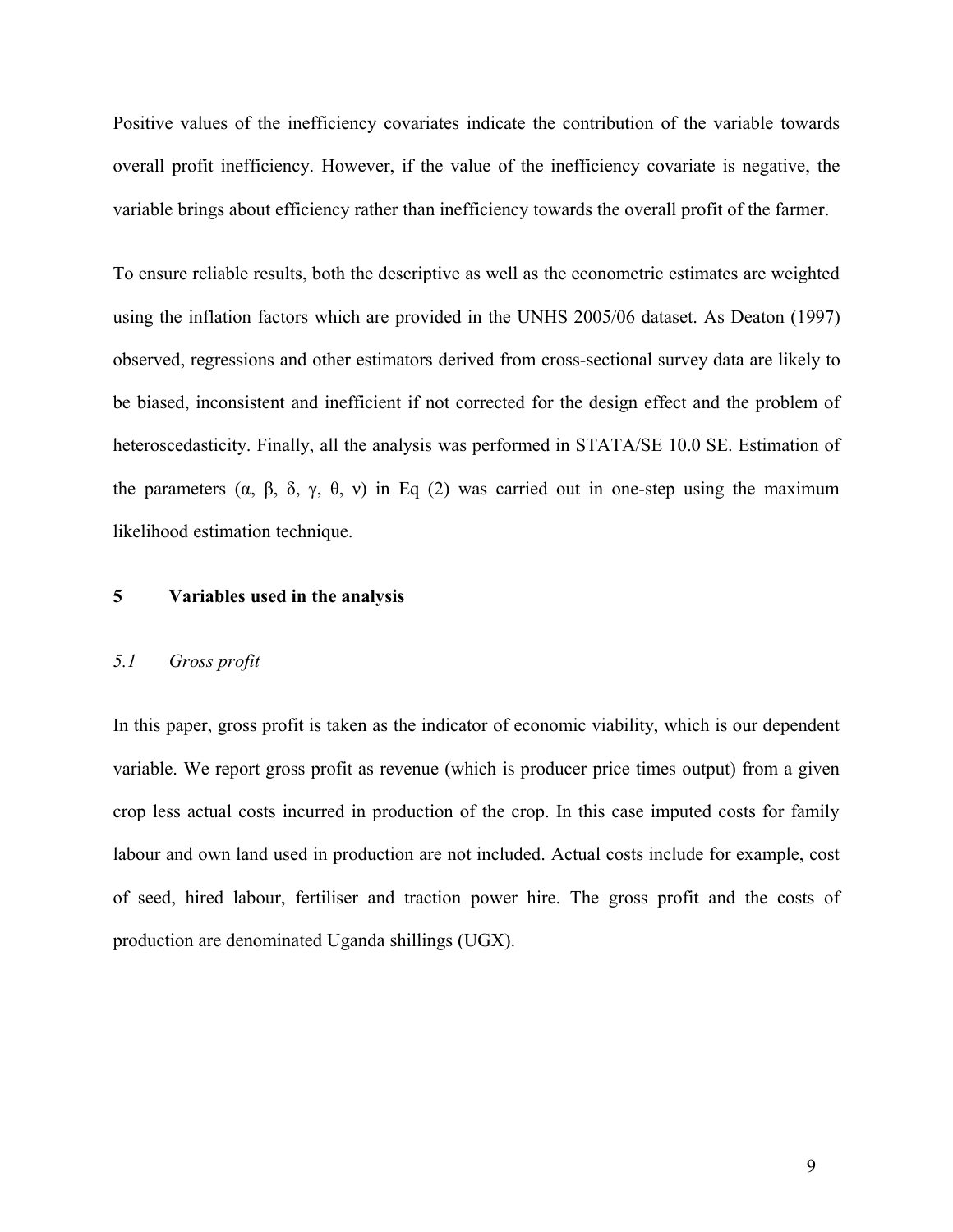# *5.2 Yield*

We include yield to compare the agronomic outcome of farmers who used fertiliser with those who did not. Yield as measure of physical productivity of factor is a valuable comparative statistic in the analysis the economic viability of fertiliser. That is, comparison of yield and gross profit allows us to know whether physical productivity of a factor is equivalent to economic viability as is some times assumed. Yield is measured as tonnes per hectare (t/ha), which is equivalent to output in tonnes divided by the area (standardized in hectares) planted.

# *5.3 Inorganic fertiliser use*

In UNHS 2005/06, this control variable, which is of our main interest, was captured at farm-level for each parcel of land cultivated by the farmer. In the survey, inorganic fertiliser or simply fertiliser was captured qualitatively –i.e. did or did not farmers apply fertiliser on the parcel of land. In UNHS 2005/06, the cost of fertiliser was also inquired but the quantity or the particular type of fertiliser used (for example DAP or Urea) was not inquired.

In the analysis, the fertiliser use variable is therefore categorical and not quantitative and the unit of analysis is the parcel of land. The cost of fertiliser is however incorporated as a quantitative variable in the SFA of profit efficiency.

# *5.4 Other control variables*

Variables representing the characteristics of the farmers are included. These variables are: location, gender, education level, access to extension services, seed type planted, cropping pattern, and membership in government extension programme of the National Agricultural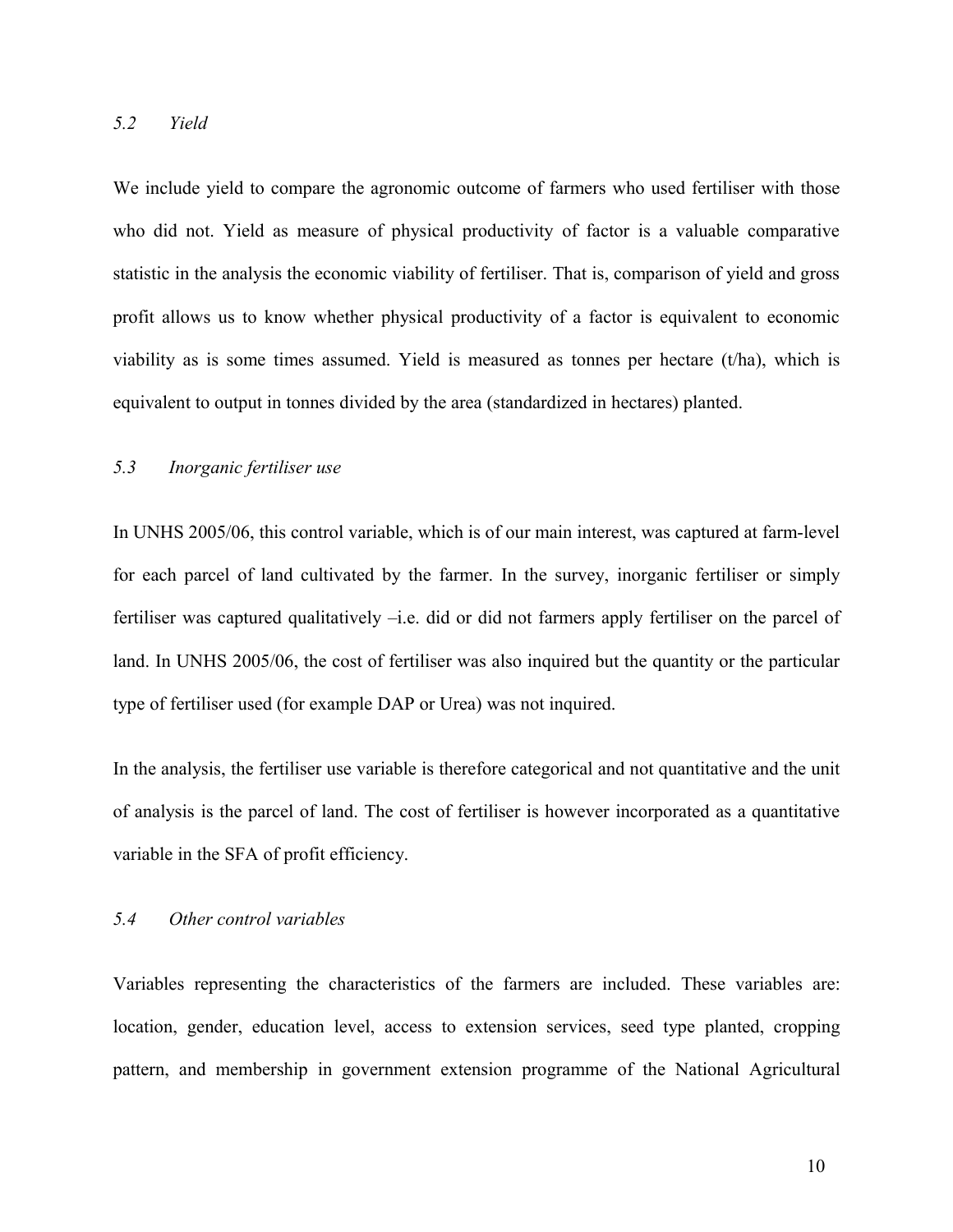Advisory Services (NAADS). Additional variables are generated as interaction variables between fertiliser use and other farmer characteristics including seed type planted, education level, and access to extension services. Other than the education level, these variables are assigned dummies, 1, if the farmer has the characteristic in question, and 0, otherwise.

Table 4, lists the variables used in the analysis. The table also includes their mean/ proportion, standard deviation, minimum and maximum values as well as the units of measurement. From the mean values, it shows that just 1% of the parcels of land that farmers cultivated were applied with fertiliser. Taking all the sample farmers into consideration, average expenditure on fertiliser was only UGX 700 per hectare, which was much less than their average expenditure on seed, hired labour or traction power. The gross profit taking into account all the crop categories shows that farmers obtained an average of less than UGX 0.21 million per hectare. However, a clear picture of the average profit per crop is presented in Table 7.

#### [Place Table 4 here]

#### **6 Results**

## **6.1 Characteristics of farmers using vis-à-vis not using fertiliser**

Table 5 compares the proportion of farmers using fertiliser across some key characteristics including location, gender, education level, access to extension services, seed type planted, cropping pattern, and membership in NAADS. The results show that a higher proportion (1.2%) of male farmers used fertilisers compared their female counterparts (0.5%). The results further indicate that a higher and significant proportion of farmers with more education used fertiliser.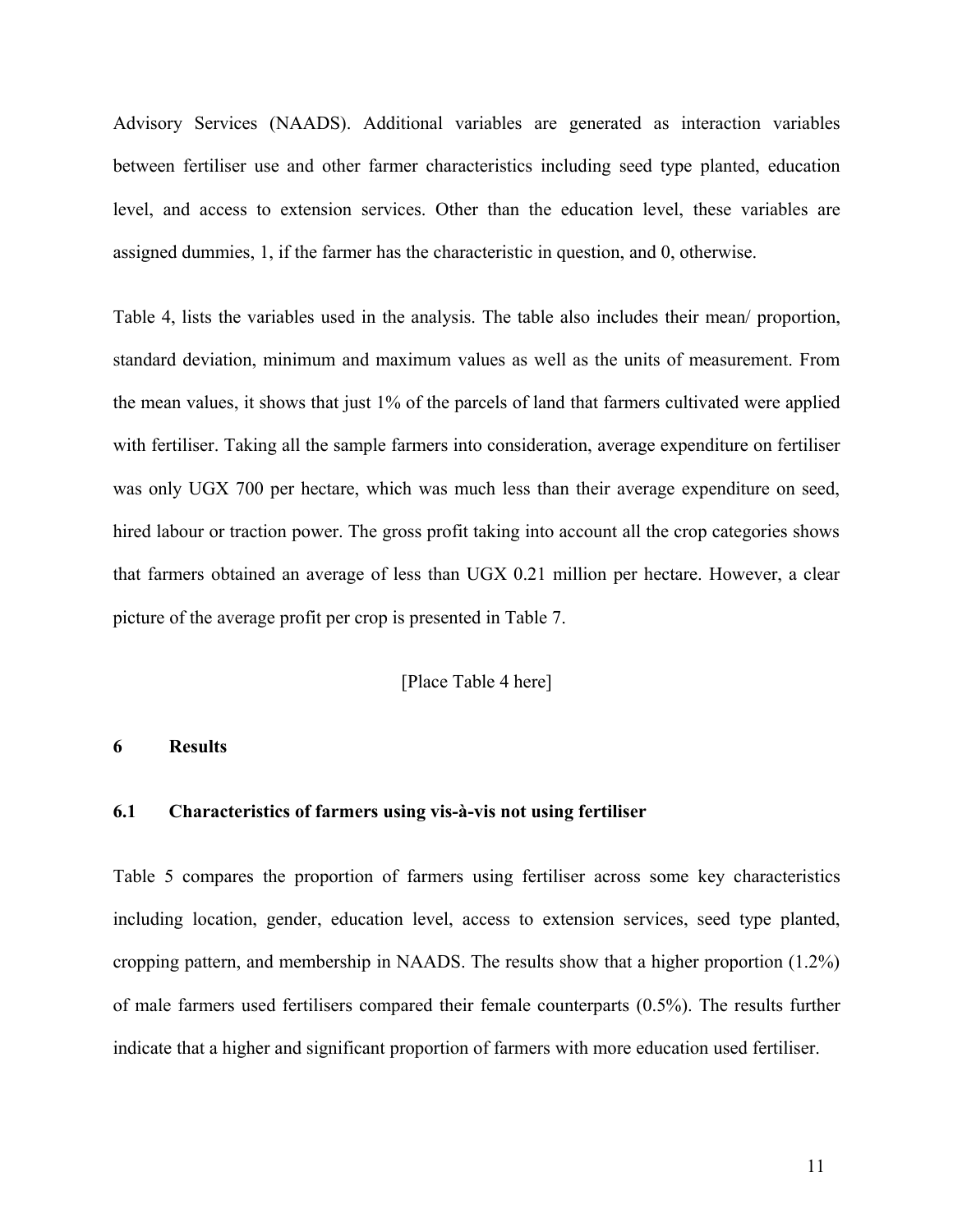## [Place Table 5 here]

Similarly, a higher and significant proportion of farmers who accessed extension services or planted improved seed, applied fertiliser relative to their counterparts who did not receive extension services or planted local seed. In the case of farmer location, there was no significant difference in the proportion of farmers who used fertiliser on the basis of their being located either in urban or rural areas. Also, the results indicate that the farmer's being in NAADS programme or planting crops in pure-stand did not have a significant influence on their likelihood to use fertiliser.

#### **6.2 Crop yield of fertiliser users and nonusers**

In Table 6, we compare the crop yield of farmers who reported using fertiliser against the yield of farmers who reported not using fertiliser. The last three columns of the table provide the actual and proportional difference in yield and the significance statistic. The results indicate that the yield for most crops except legumes, cotton and tea of farmers who used fertiliser were significantly higher than that of farmers who did not use fertiliser. For example, the results show almost a 10-fold increase in yield for farmers who applied fertiliser on tobacco, 2-fold increase for grains, plantains (bananas), and root-crops. In addition, the results show a slight but not significant increase in yield of tea farmers who used fertiliser.

## [Place Table 6 here]

Though insignificant, the results indicate that legume and cotton farmers who used fertiliser, had lower yield than those who did not use. Some studies show that improper use of fertilisers can be counter productive (Ohallorans 2009). Other studies suggest that since legumes have nitrogen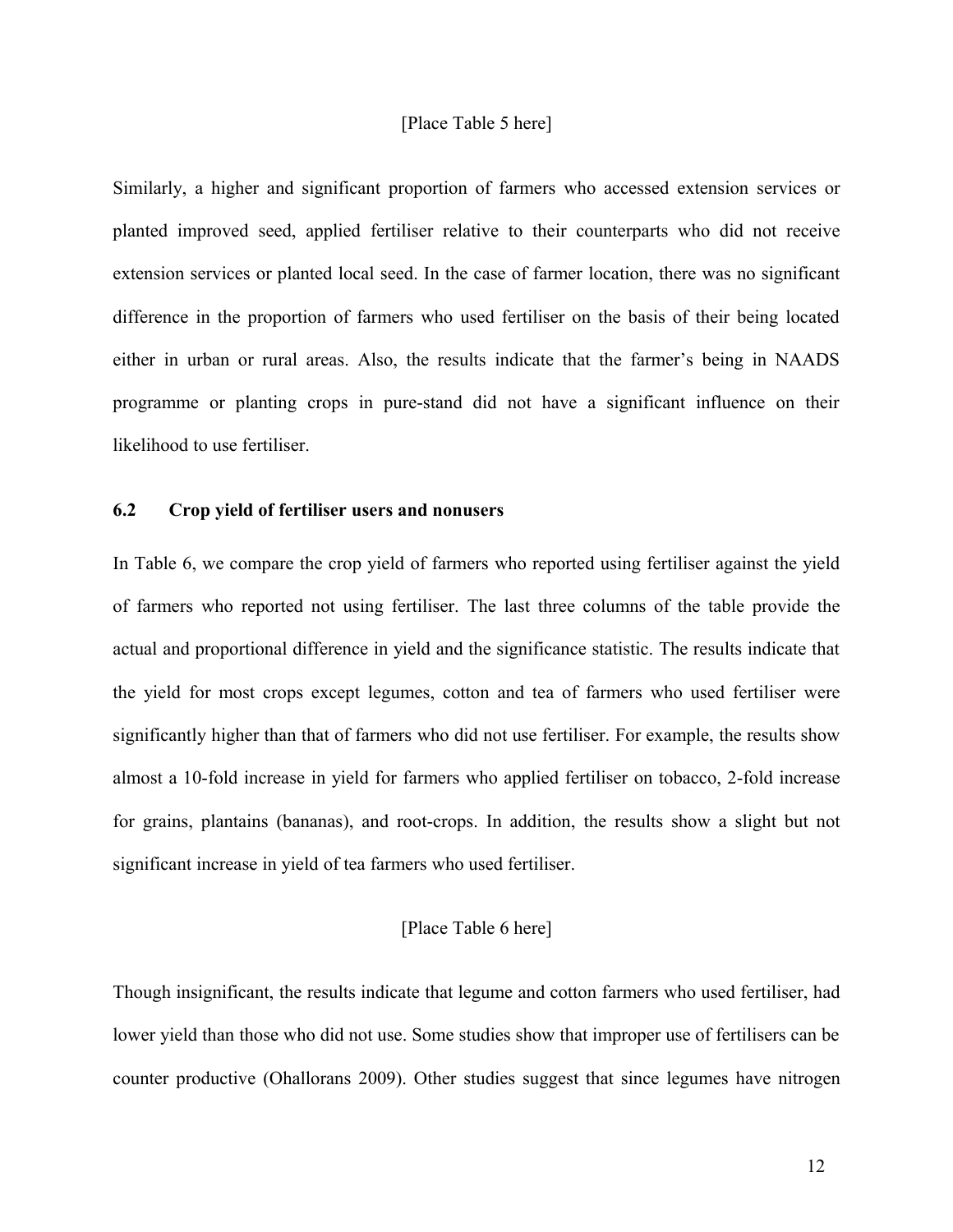fixing organisms that improve soil fertility, inorganic fertiliser use may have an insignificant impact on yield (Hung et al. 1991). In the case of cotton yield, studies show that its yield significantly increases under fertiliser (Makhdum et al. 2001; Makhdum, et al. 2006). Whichever the case, in our study, we have no clear explanation why the yields of legume and cotton farmers who used fertiliser were lower.

# **6.3 Comparison of the profit of fertiliser users and nonusers**

The average profits obtained by farmers who use fertiliser as well as those who do not use fertiliser are shown in Table 7. In absolute terms, the results show that tea farmers who do not use fertiliser, earn the highest gross profit of UGX 1.37 million per hectare. Tobacco and grain farmers who use fertiliser earn a gross profit of about UGX 1 million per hectare. For crops such as tea and legume where farmers applied fertiliser, they made losses. For cotton farmers, the results show that those who apply fertiliser obtain profits that are lower than their counterparts who do not use fertiliser. The profit loss by legume farmers who use fertiliser is likely to be related to the low yield as indicated in Table 6. However, for tea farmers who make losses, the probable reason is the high cost of fertiliser arising possibly from the higher quantity of fertiliser used in production.

# [Place Table 7 here]

The crops for which farmers use fertiliser and obtain significantly higher profit (as well as yield) are grains and plantains. Regarding tobacco farmers, results show that those who use fertiliser obtain high but not significantly different profits than those who do not use fertiliser.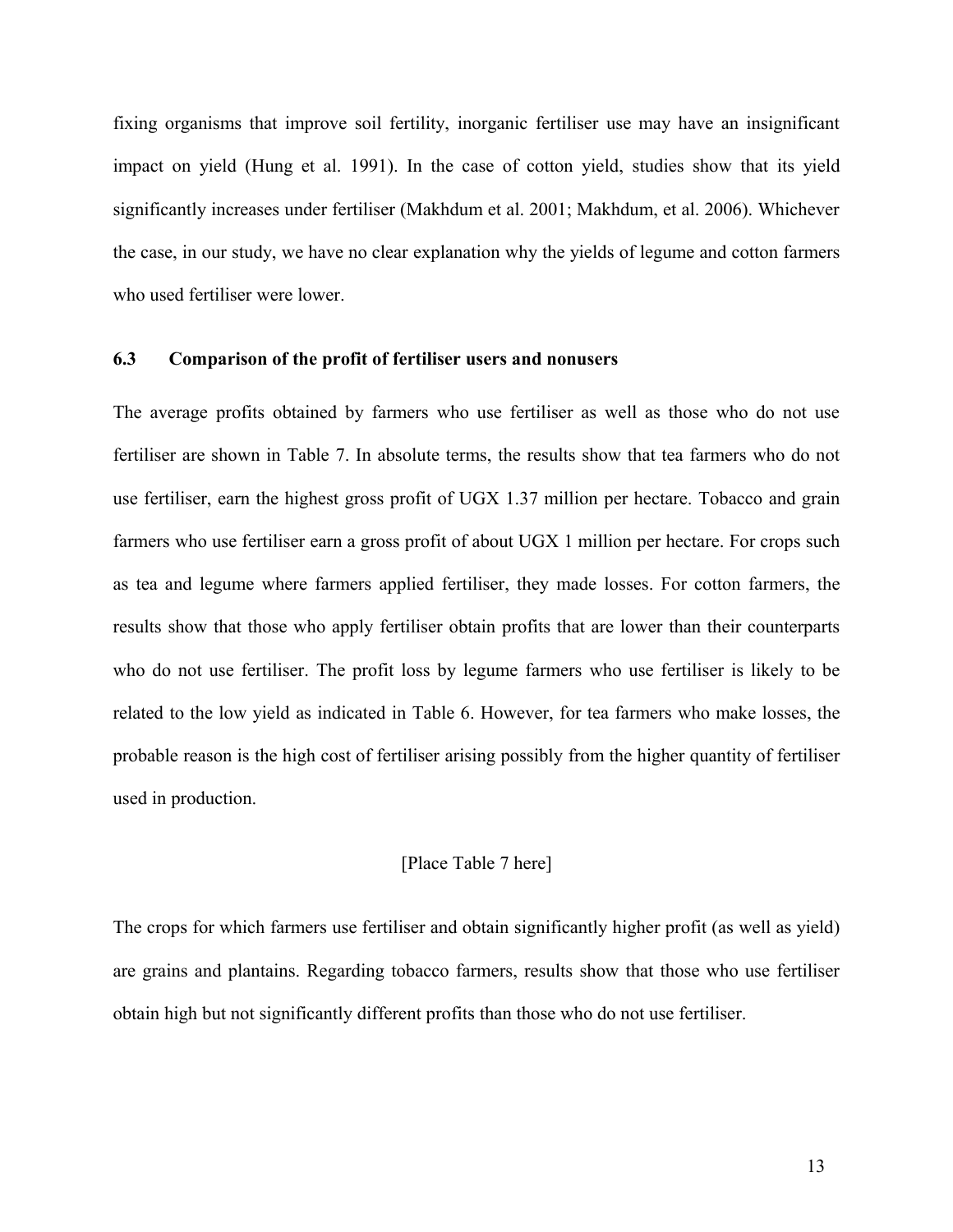Comparing fertiliser productivity on the basis of yield and profit, it is clear the difference in the yield of farmers who use fertiliser vis-à-vis those who do not use is generally high, but the difference in profit is generally low. For example, the percentage difference in profit (58.3%) of tobacco farmers is not as high compared to the yield difference (940.6%). Furthermore, the difference in yield for root-crops farmers was equivalent to 5.6 t/ha but there is no difference in the profit. Also, the difference in the yield of tomato farmers is about 4.1 t/ha but difference in profit is only UGX 0.08 million. This may suggest that farmer expenditure on fertiliser was higher than the revenue arising from increased output from fertiliser use.

# **6.4 Sources of improving profitability from fertiliser use.**

In Table 8, we present results of the SFA of farmer profitability, taking a kin interest in the influence of fertiliser use interaction terms on gross profit. A half normal distribution of the inefficiency term  $(u)$  was assumed in the estimation. Wald  $Chi<sup>2</sup>$ , representing the robustness of the model is significant at less than 1%. Considering the general model, the signs associated with the elasticity values for seed, herbicide and traction hire costs, and output price and area cultivated are as expected. However, the signs for fertiliser cost, and hired labour were positive; indicating that increasing these inputs by a unit quantity (value) is likely to bring in increased profit by 24% and 7% respectively. The coefficients for fertiliser cost and hired labour are significant at less than 5% and 10 respectively. The coefficient for manure cost is also positive but not significant.

## [Place Table 8 here]

Regarding the inefficiency model, all the coefficients of variables are significant at less than 5%, except for seed type and the interaction term of fertiliser use and seed type. The sign of the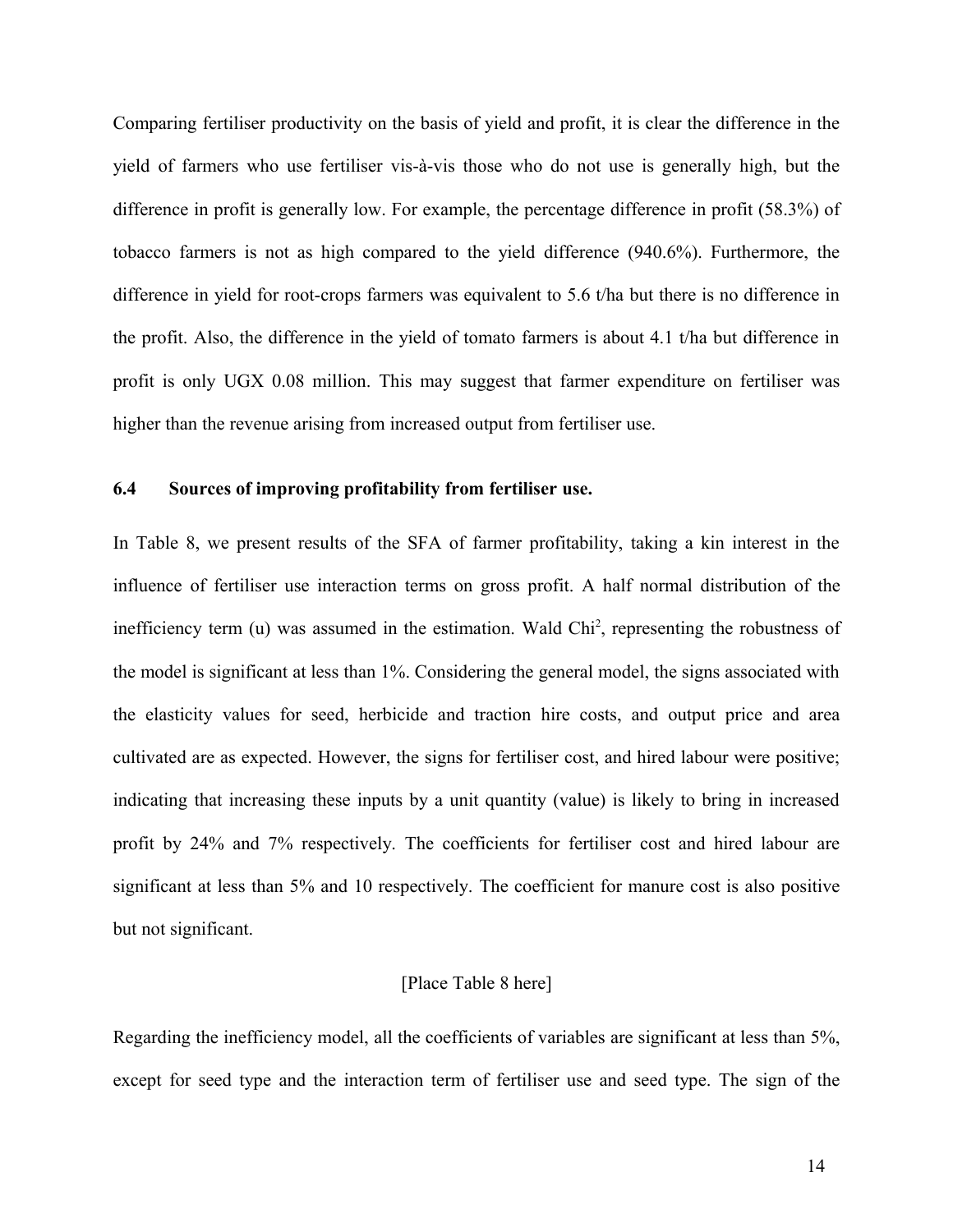coefficients of the variables are mixed, implying that some of the control variables are associated with profit effciency while the others are associated with profit inefficiency. For example, use of more family labour in production is associated with higher profitability while advancement in the age of the farmer is inversely associated with increased profitability.

Considering individual characteristics, results show that farmers with higher education level were associated higher profitability. Also farmers with access to extension services were linked with higher profitability. But farmers who used fertiliser or improved seeds are shown to be profit inefficient. It is possible that farmers with access to extension services for example are likely to have better agronomic skills that enable them for example to prepare and apply manure in production hence increasing yield and profit. But for farmers who used fertiliser or improved seeds only, it seems the high cost of these inputs outweigh the return from increased output.

However, to gain most out of fertiliser use, it is apparent from the results that farmers have to compliment fertiliser use with access to extension services, which is significant at less than 1%. The interaction term of fertiliser use and improved seeds use is also shown to increase farmer profit efficiency although the result is not significant. But the interaction term of fertiliser use and education level is associated with profit inefficiency. This result is not surprising given the coefficients of the individual variables of fertiliser use or education level. But our expectation was that farmers with higher education who use fertiliser to be more profit efficient than their colleagues with only higher education.

# **7 Conclusions and implications**

This study assessed the economic viability of inorganic fertiliser use in crop production in Uganda. In the analysis, we have shown that only grain and plantain farmers who use fertiliser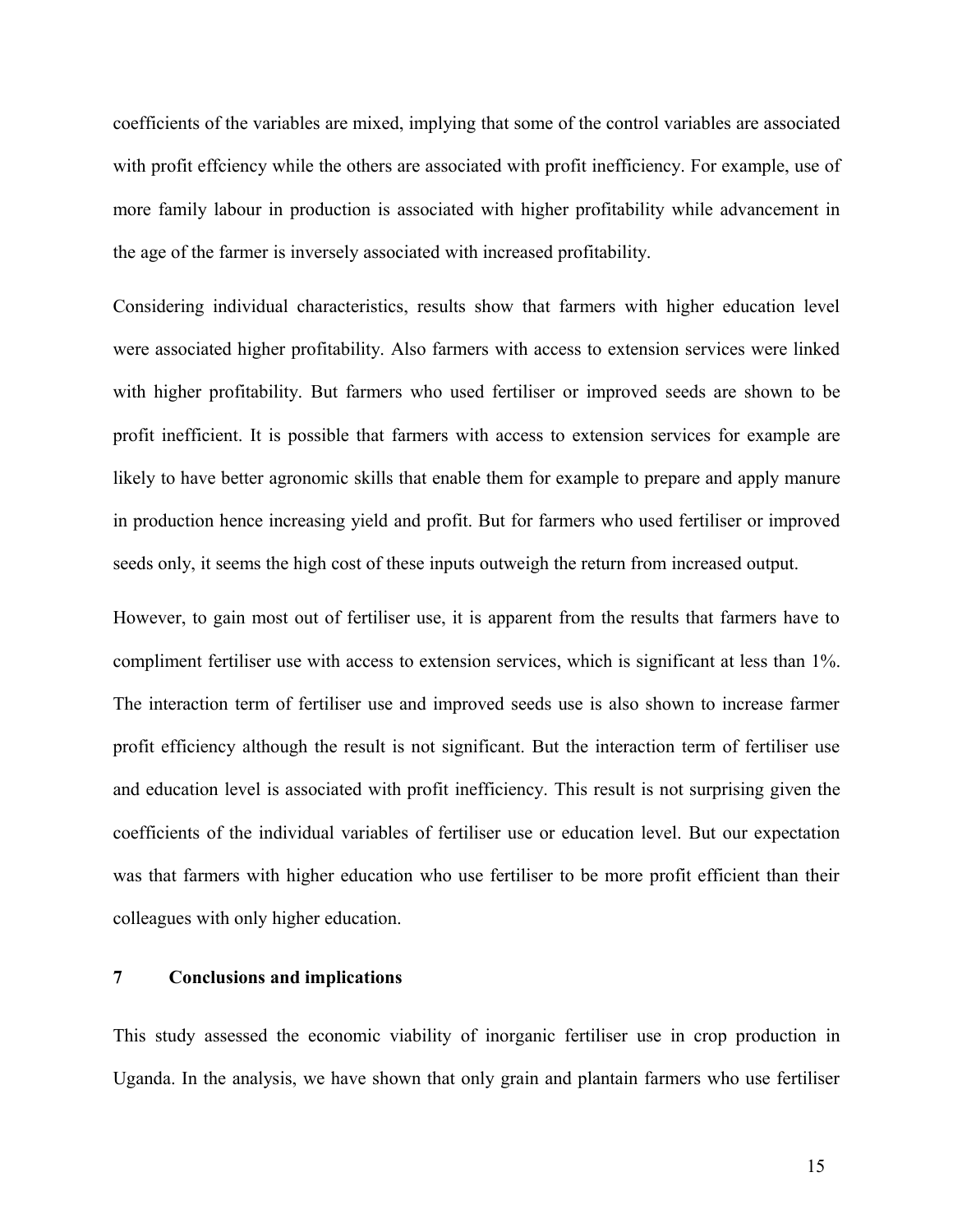earn considerably high profit compared with their counterparts who do not use fertiliser. For legume and tea farmers, we have shown that those who do not use fertiliser are better-off financially compared to their colleagues who invest in fertiliser. Moreover, for root-crops, coffee and tomatoes, the difference in pprofit between farmers using fertiliser and those not using, is not significantly different. These results suggest that even if the physical productivity of fertiliser is high it may not be economically viable. Thus, blanket promotion of fertiliser use –one size fits all; without a case-by-case due consideration of fertiliser-crop profitability may be counter productive to the otherwise good intentions of government policy of increasing agricultural productivity. Moreover, in the analysis we have not taken into account the cost of family labour allocated in application of fertiliser. If included, the economic viability of fertiliser use is expected to be much lower.

We have also shown in the analysis that farmer profit efficiency from fertiliser use can increase if they have access to extension services and/or use improved seeds. Consequently, we envisage that the drive to increase fertiliser adoption in Uganda can only succeed if farmers are widely sensitized not just about the potential of fertiliser use in increasing yield but more importantly about the conditions under which fertiliser is economically productive and the crops on which fertiliser use is highly profitable. For enhanced fertiliser uptake, there is need for Uganda's Ministry of Agriculture Animal Industries and Fisheries (MAAIF) to carryout a comprehensive mapping of fertiliser-crop profitability as well as the conditions under which fertiliser use is profitable in all the agricultural zones of Uganda.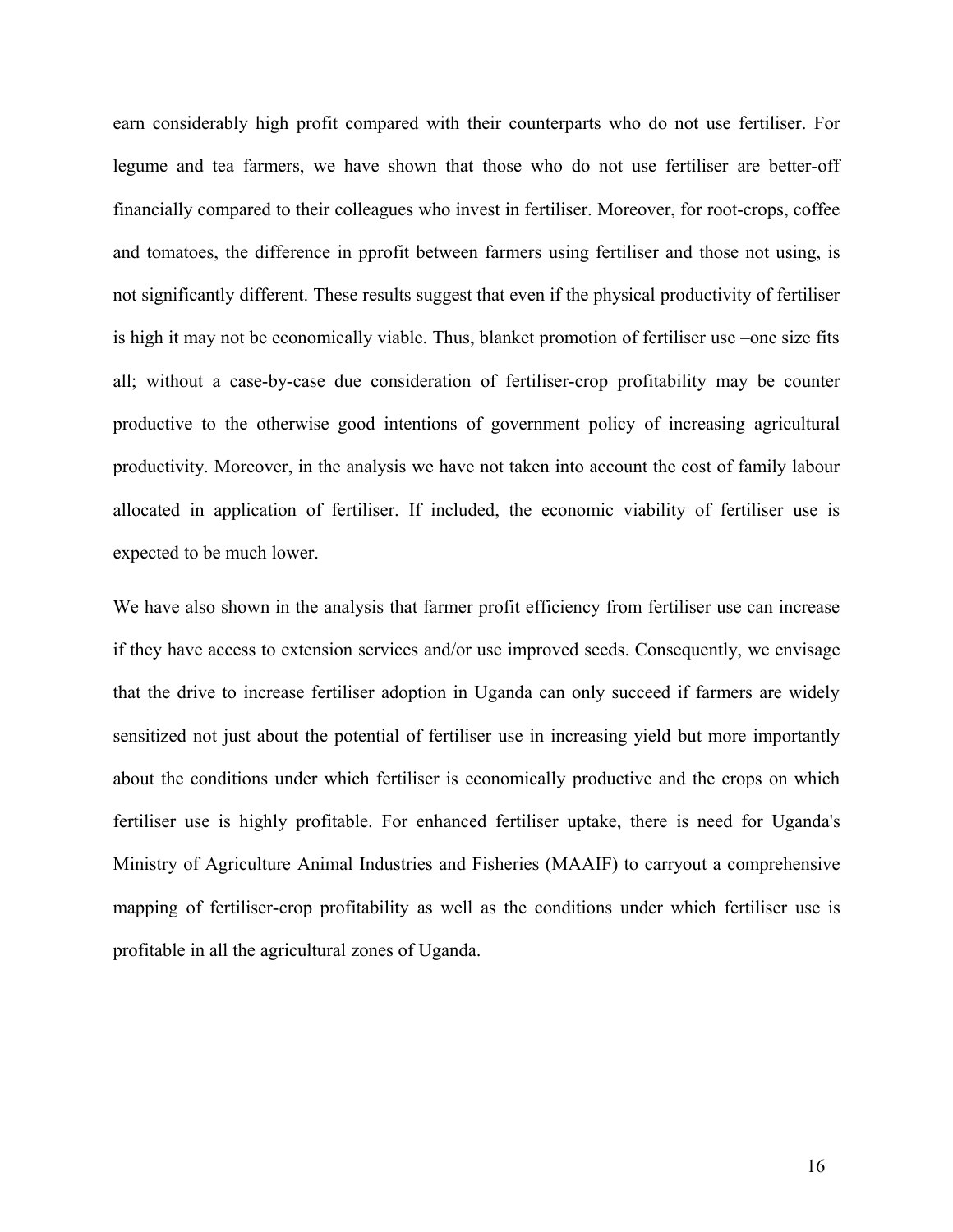## **References**

- Appleton S and Balihuta A, 1996. Education and Agricultural Productivity: Evidence from Uganda. Working Papers 96-5. Centre for the Study of African Economies, University of Oxford, UK.
- Battese GE and Coelli TJ, 1995. A Model for Technical Inefficiency Effects in a Stochastic Frontier Production Function for Panel Data. *Empirical Economics* 20, 325-332.
- Bauer PW, 1990. Recent Developments in the Econometric Estimation of Fontiers. *Journal of Econometrics* 46, 21-39.
- Deaton A, 1997. *The Analysis of Household Surveys: A Microeconomic Approach to Development Policy.* The Johns Hopkins University Press, Baltimore, USA.
- Evenson RE and Mwabu G, 1998. The Effects of Agricultural Extension on Farm Yields in Kenya. Discussion Paper No. 978. Economic Growth Center, Yale University. http://ideas.repec.org/p/fth/yalegr/798.html
- FAO, 1999. *Fertiliser Strategies.* Food and Agriculture Organization of the United Nations. Rome, Italy
- Heisey**,** PW and Mwangi W, 1996. Fertiliser Use and Maize production in Sub-Saharan Africa. Working Paper 96-01. International Maize and Wheat Improvement Center. http://www.cimmyt.org/english/docs/eco\_wpaper/ewp96\_01.pdf
- Hung, AT Chang JH and Kobayashi H, 1991. Effect of Fertiliser Management and Rhizobia Inoculation on Yield and Quality of Vegetable Soybean. In Shanmugasundaram S (ed), *Vegetable Soybean: Research Needs for Production and Quality Improvement.*  Kenting, Taiwan.
- Kaizzi, C K, 2002. The Potential Benefit of Green Manures and Inorganic Fertilisers in Cereal Production on Contrasting Soils in Eastern Uganda. Ecology and Development Series, Vol. 4. Center for Development Research (ZEF), University of Bonn, Germany
- Karugia et al, 2009. Responding to Food Price Crisis in Eastern and Southern Africa: Policy Options for National and Regional Action. ReSAKSS Working Paper No. 27. ReSAKSS-Eastern and Central Africa.
- Kelly VA, 2006. Factors Affecting Demand for Fertiliser in Sub-Saharan Africa. Agriculture and Rural Development Discussion Paper 23. World Bank.
- Kelly V and Murekezi A, 2000. Fertiliser Response and Profitability in Rwanda: A Synthesis of Findings from MINAGRI Studies Conducted by the Food Security Research Project (FSRP) and The FAO Soil Fertility Initiative. http://www.aec.msu.edu/fs2/rwanda/fertiliser.pdf
- Kieft H and Coulibaly B, 1993. How Fertile is Fertiliser use? *ILEIA Newsletter.* Vol. 9 No. 2. Leusden, Netherlands
- Kumbhakar SC and Knox Lovell CA, 2002. *Stochastic Frontier Analysis.* Cambridge, UK: Cambridge University Press.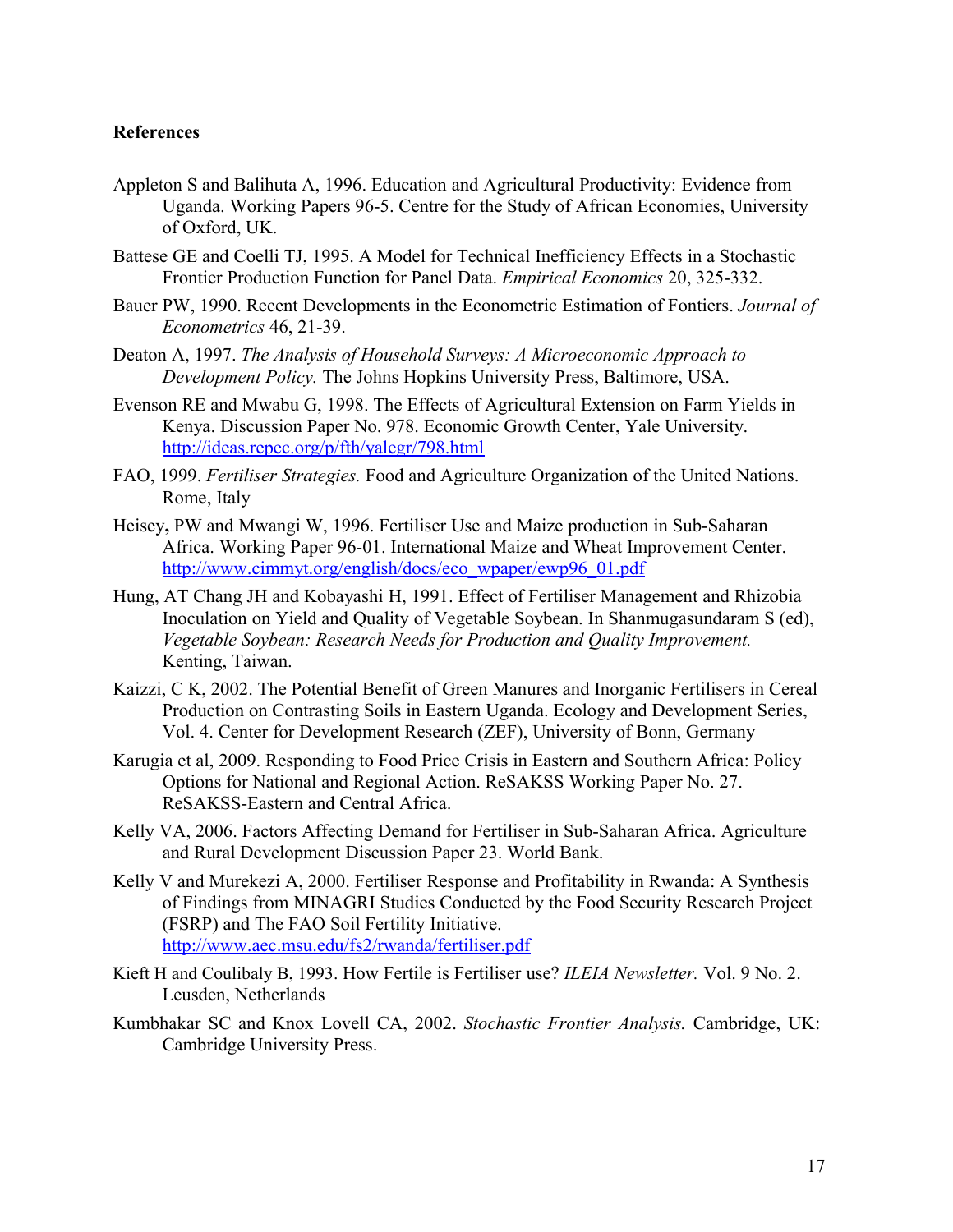- Makhdum MI, Nawaz M, Shabab-ud-Din AM and Chaudhry FI, 2001. Effect of Phosphorus fertiliser on Growth, Yield and Fibre Quality of Two Cotton Cultivars. *J. res. Sci.,*  12(2), 140-146.
- Makhdum MI, Nawaz M, Chaudhry FI and Shabab-ud-Din AM, 2006. Effects of Gypsum as a Sulphur fertiliser in Cotton (Gossypium hirsutum L.) Production. *Int. J. Agri. Biol.,*  Vol. 3, No. 4.
- MFPED, 2008. *Background to the Budget Fiscal Year 2008/09: Achieving Prosperity for All through Infrastructure Development, Enhancing Employment and Economic Growth*  Ministry of Finance Planning and Economic Development. Kampala, Uganda.
- MFPED, 2009. *Background to the Budget Fiscal Year 2008/09: Enhancing Strategic Interventions to Improve Business Climate and Revitalise Production to Achieve Prosperity for All.* Ministry of Finance Planning and Economic Development. Kampala, Uganda.
- NPA, 2009. *National Development Plan (Draft).* National Planning Authority, Kampala, Uganda
- Ohallorans JM, 2009. Fertiliser Management Practices for Crops of Major Economic Importance in Puerto Rico*.* http://www.Reeis.Usda.Gov/Web/Crisprojectpages/195090.html Accessed 10 November 2009.
- Tittonell AP, 2007. Msimu wa Kupanda: Targeting Resources within Diverse, Heterogeneous and Dynamic Farming Systems of East Africa. PhD Thesis, Wageningen University, The Netherlands.
- Viyas VS, 1983. Asian Agriculture: Achievements and Challenges. *Asian Development. Review*, 1 (1): 27-44.
- World Bank, 2007. *World Development Report 2008: Agriculture for Development*. Washington, D.C.
- Xu Z, Guan Z, Jayne TS and Black R, 2009. Factors Influencing the Profitability of Fertiliser Use on Maize in Zambia. *Policy synthesis* http://www.aec.msu.edu/fs2/zambia/ps32.pdf Accessed 10 November 2009.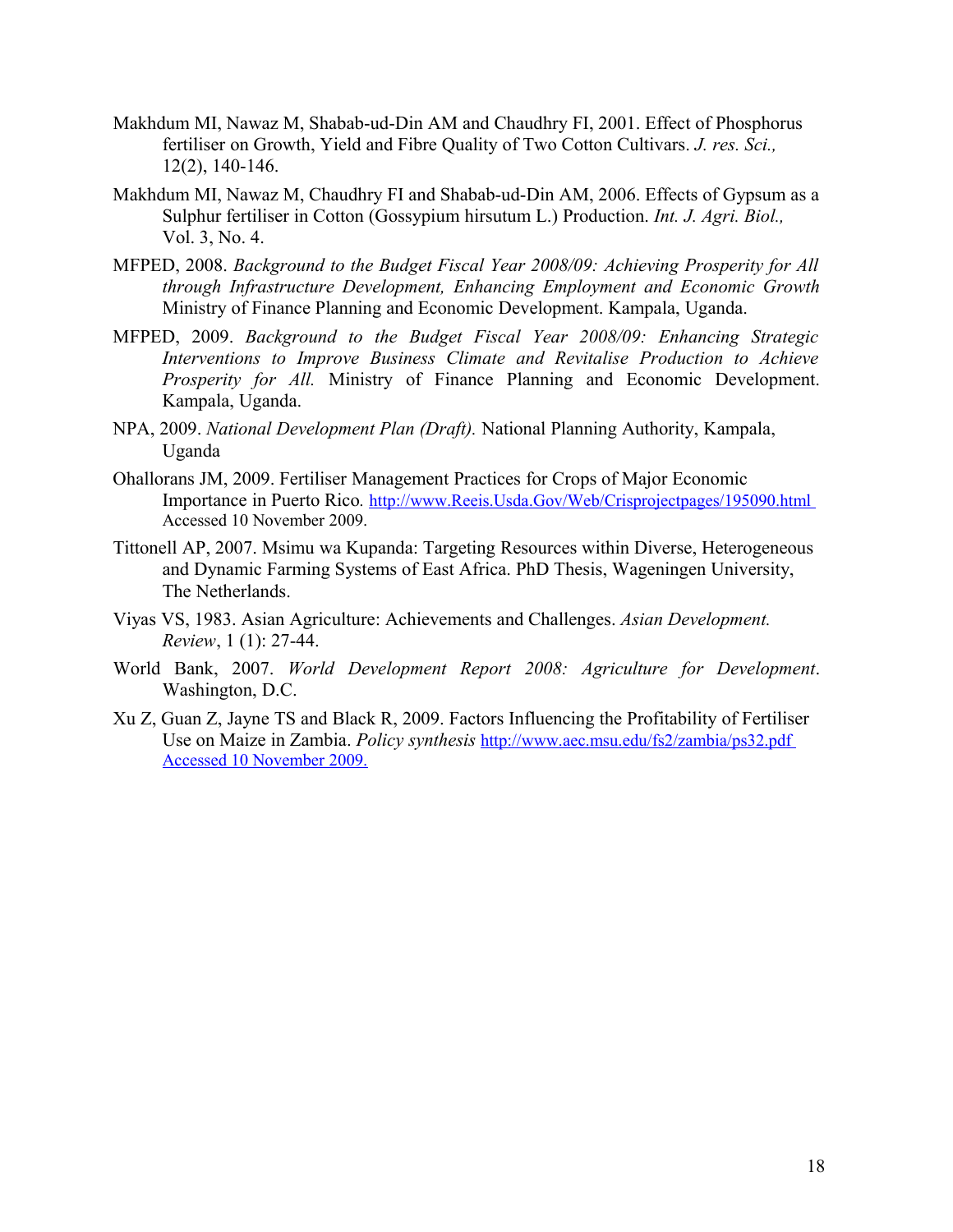| Crop name      | yes | n <sub>0</sub> | <b>Total</b> |
|----------------|-----|----------------|--------------|
| Maize          | 74  | 7582           | 7656         |
| <b>Bananas</b> | 53  | 6252           | 6305         |
| Beans          | 45  | 6177           | 6222         |
| Cassava        | 20  | 5975           | 5995         |
| Sweet potato   | 17  | 4106           | 4123         |
| Millet         | 12  | 3994           | 4006         |
| Coffee         | 37  | 3373           | 3410         |
| Groundnuts     | 9   | 1778           | 1787         |
| Sorghum        | 2   | 1428           | 1430         |
| Cotton         | 5   | 462            | 467          |
| Irish potato   |     | 439            | 440          |
| Wheat          | 4   | 230            | 234          |
| Tomatoes       | 11  | 156            | 167          |
| Tobacco        | 28  | 55             | 83           |
| Tea            | 6   | 21             | 27           |
| <b>Total</b>   | 324 | 42028          | 42352        |

Table 1: Frequency of fertiliser use by crop

|                | Fertiliser use |                |        |
|----------------|----------------|----------------|--------|
| Crop name      | Yes            | N <sub>0</sub> | Total  |
| Rice           | $\overline{2}$ | 198            | 200    |
| Maize          | 42             | 3,471          | 3,513  |
| Millet         | 4              | 1,505          | 1,509  |
| Sorghum        | 1              | 682            | 683    |
| Beans          | 25             | 3,018          | 3,043  |
| Groundnuts     | 4              | 895            | 899    |
| Tomatoes       | 8              | 82             | 90     |
| Cotton         | 3              | 330            | 333    |
| Tobacco        | 17             | 54             | 71     |
| Irish potato   | 0              | 139            | 139    |
| Sweet potato   | 7              | 1,741          | 1,748  |
| Cassava        | 7              | 1,829          | 1,836  |
| <b>Bananas</b> | 20             | 2,850          | 2,870  |
| Coffee         | 12             | 1,106          | 1,118  |
| Tea            | 3              | 11             | 14     |
| Total          | 155            | 17,911         | 18,066 |

Table 2: Dataset after weeding-off unreliable cultivated area data.

Source: Own calculations based on UNHS 2005/06

Table 3: final crop dataset

|      |     | Fertiliser use |       |
|------|-----|----------------|-------|
| Crop | yes | No             | Total |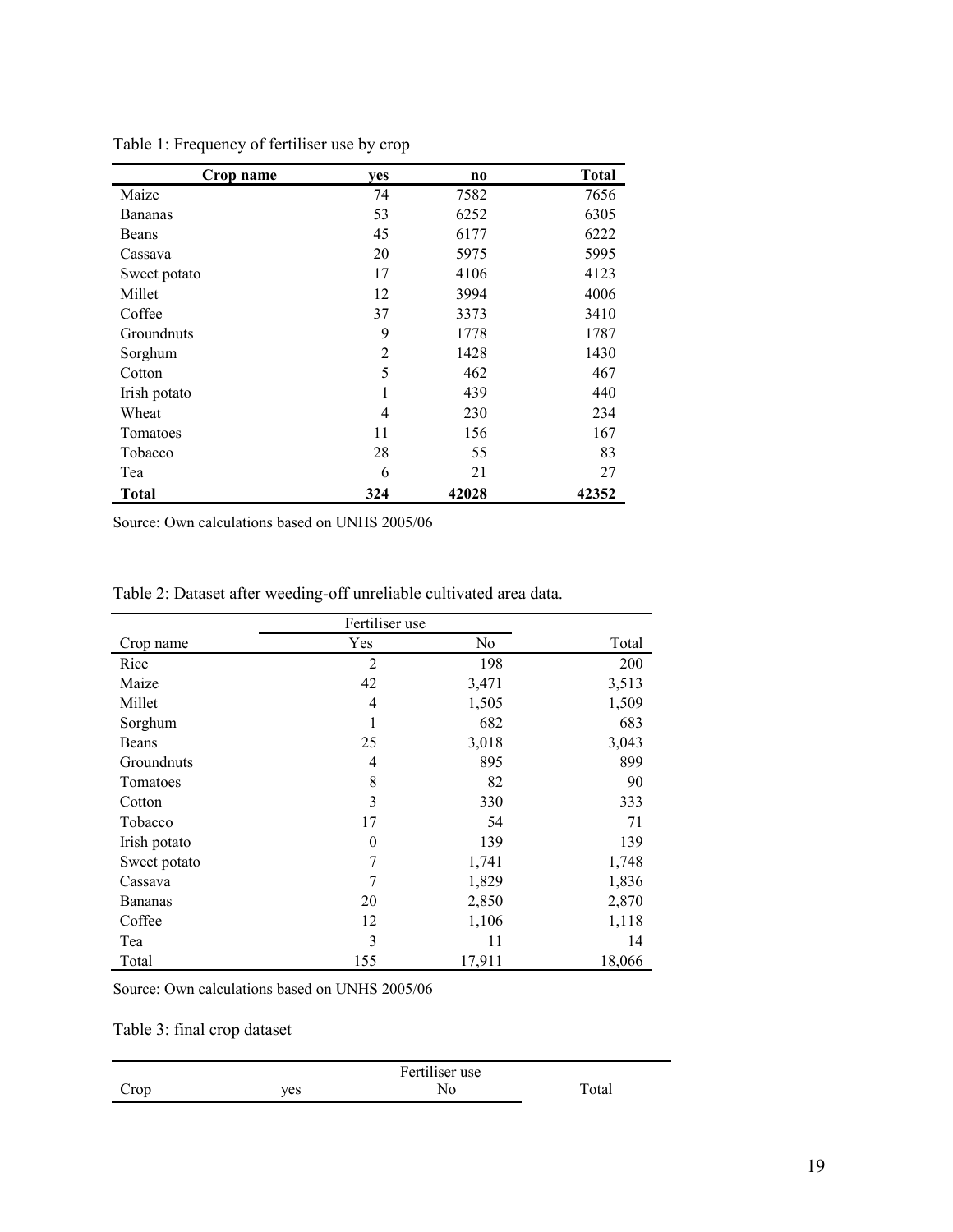|            | Freq | percent | Freq   | Percent | Freq   | Percent |
|------------|------|---------|--------|---------|--------|---------|
| Grains     | 49   | 0.83    | 5,856  | 99.17   | 5,905  | 100     |
| Legumes    | 29   | 0.74    | 3,913  | 99.26   | 3,942  | 100     |
| Plantain   | 20   | 0.7     | 2,850  | 99.3    | 2,870  | 100     |
| Root-crops | 14   | 0.38    | 3,709  | 99.62   | 3,723  | 100     |
| Coffee     | 12   | 1.07    | 1,106  | 98.93   | 1,118  | 100     |
| Cotton     | 3    | 0.9     | 330    | 99.1    | 333    | 100     |
| Tea        | 3    | 21.43   | 11     | 78.57   | 14     | 100     |
| Tobacco    | 17   | 23.94   | 54     | 76.06   | 71     | 100     |
| Tomatoes   | 8    | 8.89    | 82     | 91.11   | 90     | 100     |
| Total      | 155  | 0.86    | 17,911 | 99.14   | 18,066 | 100     |

Table 4: Summary statistics of variables used in analysis

|                                                             | Mean /     |           |                  |           |
|-------------------------------------------------------------|------------|-----------|------------------|-----------|
|                                                             | Proportion | Std. Dev. | Min              | Max       |
| Gross profit (UGX/ha)                                       | 214447     | 1418301   | $-4200700$       | 157000000 |
| Hired labour cost (UGX/ha)                                  | 18671      | 93854     | $\theta$         | 4324250   |
| Seed cost (UGX)                                             | 4682       | 32163     | $\mathbf{0}$     | 2471000   |
| Traction power cost (UGX/ha)                                | 3575       | 29962     | $\boldsymbol{0}$ | 1779120   |
| Fertiliser cost(UGX/ha)                                     | 706        | 15597     | $\mathbf{0}$     | 1173725   |
| Manure cost (UGX/ha)                                        | 1339       | 91875     | $\theta$         | 12100000  |
| Herbicide /pesticide cost (UGX/ha)                          | 1095       | 10883     | $\theta$         | 543620    |
| Area cultivated (ha)                                        | 0.4        | 0.5       | 0.1              | 8.4       |
| Age (years)                                                 | 45.4       | 15.3      | 15               | 99        |
| Family labour (man-days/ha)                                 | 67.2       | 560.4     | 0.0              | 74163.9   |
| Hired labour (man-days/ha)                                  | 9.7        | 69.6      | 0.0              | 7413.0    |
| Education level (0=no formal education, 1=primary,          |            |           |                  |           |
| 2=secondary, 3=tertiary)                                    | 1.4        | 0.7       | $\theta$         | 3         |
| Gender (1=male, 0=female)                                   | 0.79       | 0.41      | 0                |           |
| cropping pattern $(1=pure stand, 0=intercop)$               | 0.49       | 0.50      | 0                |           |
| Seed type (1=improved, 0=local)                             | 0.08       | 0.27      | $\theta$         |           |
| Fertiliser use $(1 = yes, 0 = no)$                          | 0.01       | 0.10      | $\theta$         |           |
| Manure use $(1 = yes, 0 = no)$                              | 0.04       | 0.21      | $\boldsymbol{0}$ |           |
| Herbicide /pesticide use $(1 = yes, 0 = no)$                | 0.04       | 0.19      | $\theta$         |           |
| Access to extension training and visits $(1 = yes, 0 = no)$ | 0.19       | 0.39      | $\theta$         |           |
| NAADS member $(1 = yes, 0 = no)$                            | 0.24       | 0.43      | 0                |           |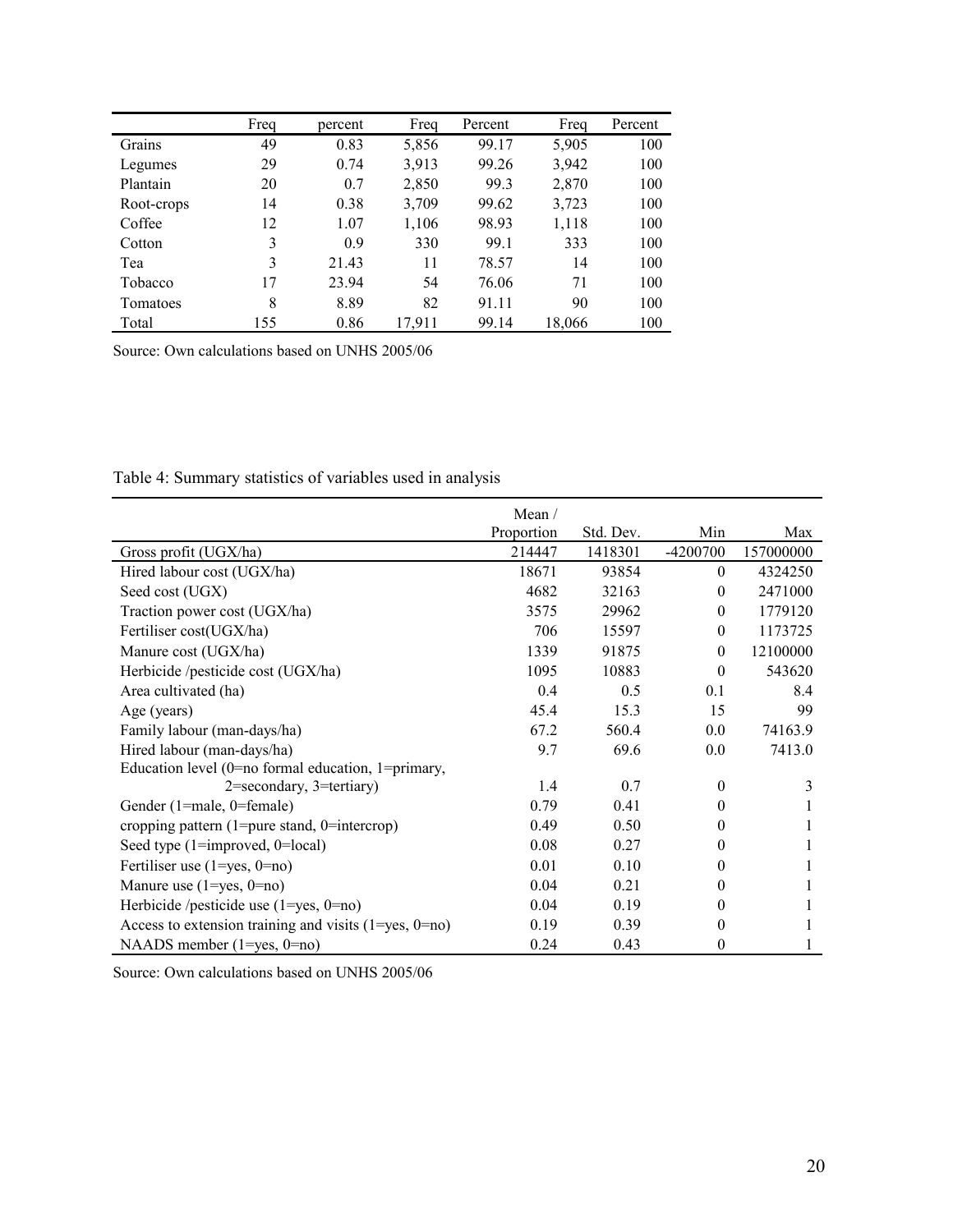|                               |                   | Fertiliser use |      |        |               |                  |              |
|-------------------------------|-------------------|----------------|------|--------|---------------|------------------|--------------|
|                               |                   | Yes            |      | No.    |               | Pearson          | Prob.        |
| Characteristic                | Group             | Freq           | $\%$ | Freq   | $\frac{0}{0}$ | Chi <sup>2</sup> |              |
| Location                      | Urban             | 21             | 1.4  | 1,494  | 98.6          |                  |              |
|                               | Rural             | 134            |      | 13,343 | 99            | 2                | 0.15         |
| gender                        | Female            | 14             | 0.5  | 3,050  | 99.5          |                  |              |
|                               | Male              | 141            | 1.2  | 11,786 | 98.8          | 12.5             | $\mathbf{0}$ |
| education level               | Primary or less   | 86             | 0.8  | 11,018 | 99.2          |                  |              |
|                               | Secondary or more | 69             | 1.8  | 3,819  | 98.2          | 28.2             | $\mathbf{0}$ |
| extension training $&$ visits | Not accessed      | 96             | 0.8  | 12,036 | 99.2          |                  |              |
|                               | Accessed          | 59             | 2.1  | 2,779  | 97.9          | 37.2             | $\mathbf{0}$ |
| NAADS membership              | No.               | 119            |      | 11,271 | 99            |                  |              |
|                               | Yes               | 36             |      | 3,566  | 99            | 0.1              | 0.82         |
| seed type planted             | Local             | 94             | 0.7  | 13,150 | 99.3          |                  |              |
|                               | Improved          | 57             | 4.9  | 1,097  | 95.1          | 183              | $\mathbf{0}$ |
| cropping pattern              | Intercrop         | 81             | 1.1  | 7,471  | 98.9          |                  |              |
|                               | Pure stand        | 74             |      | 7,349  | 99            | 0.2              | 0.65         |

| Table 5: Comparison of the characteristics of fertiliser users and nonusers |
|-----------------------------------------------------------------------------|
|-----------------------------------------------------------------------------|

|            | Fertiliser use |            |      |            |                   |                        |          |  |
|------------|----------------|------------|------|------------|-------------------|------------------------|----------|--|
|            |                | Yes        |      | No         |                   | Mean yield difference. |          |  |
|            |                | Mean yield |      | Mean yield |                   |                        |          |  |
| Crop       | Freq           | (t/ha)     | Freq | (t/ha)     | (t/ha)            | $%$ change             | p-value  |  |
| Grains     | 49             | 5.47       | 4845 | 1.81       | $3.66^{\circ}$    | 202.2                  | $\Omega$ |  |
| Legumes    | 29             | 0.52       | 3114 | 0.62       | $-0.10$           | $-16.1$                | 0.64     |  |
| Plantains  | 20             | 13.74      | 2521 | 4.71       | $9.03^a$          | 191.7                  | $\Omega$ |  |
| Root-crops | 14             | 8.41       | 3017 | 2.86       | $5.55^{b}$        | 194.1                  | 0.02     |  |
| coffee     | 12             | 3.19       | 940  | 1.12       | 2.07 <sup>c</sup> | 184.8                  | 0.08     |  |
| cotton     | 3              | 1.12       | 298  | 1.17       | $-0.05$           | $-4.3$                 | 0.51     |  |
| Tea        | 3              | 2.47       | 9    | 2.27       | 0.20              | 8.8                    | 0.43     |  |
| Tobacco    | 17             | 7.18       | 31   | 0.69       | 6.49 <sup>b</sup> | 940.6                  | 0.05     |  |
| Tomatoes   | 8              | 7.77       | 62   | 3.72       | 4.05 <sup>b</sup> | 108.9                  | 0.04     |  |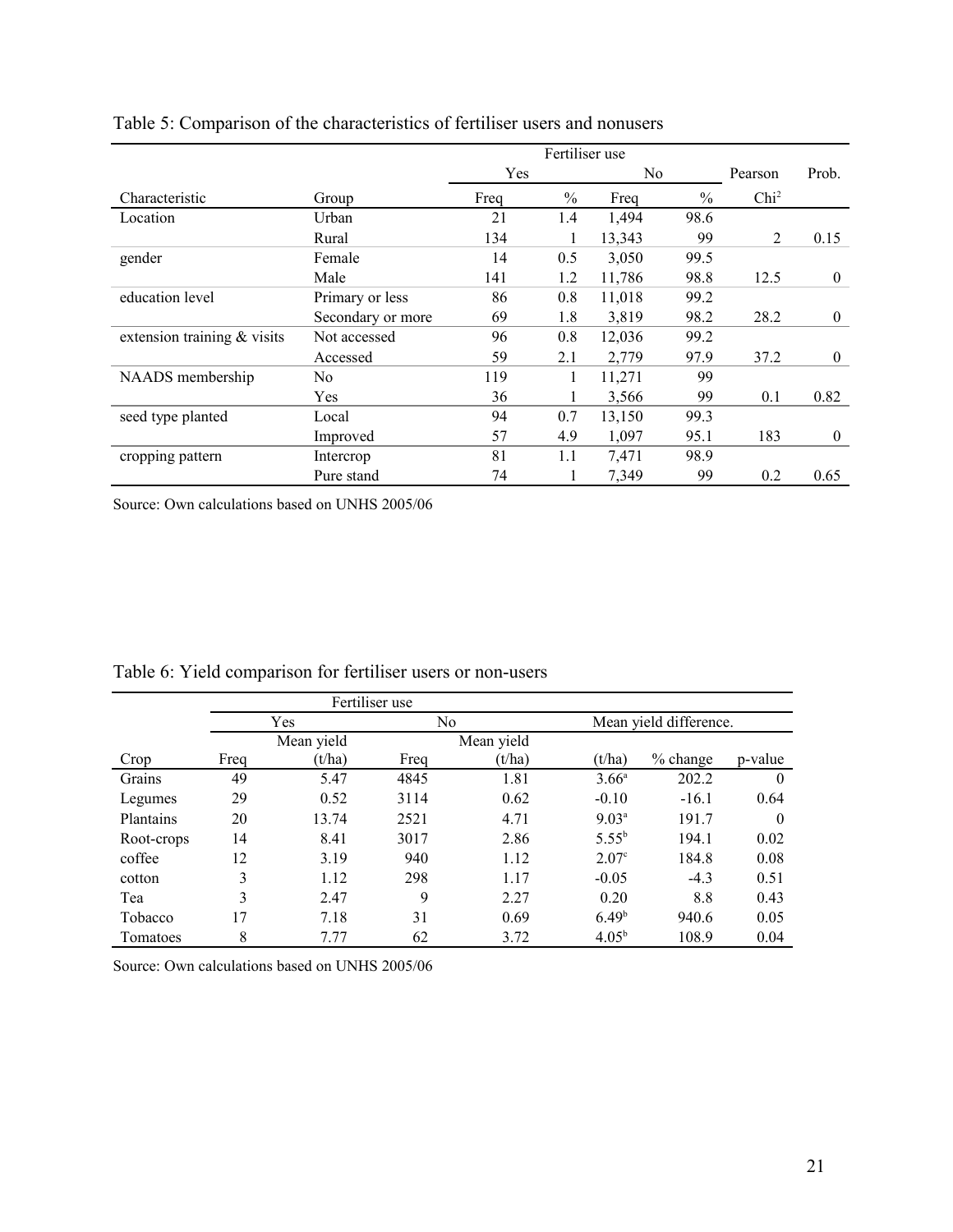|                  | Fertiliser use |                |                   |                         |          |
|------------------|----------------|----------------|-------------------|-------------------------|----------|
|                  | Yes            | N <sub>0</sub> |                   | Mean profit difference. |          |
|                  | Mean profit    | Mean profit    |                   |                         |          |
| Crop             | (UGX -million) | (UGX -million) | $(UGX - million)$ | $%$ change              | p-value  |
| Grains           | 1.01           | 0.22           | 0.79              | 366.1                   | 0.01     |
| Legumes          | $-0.03$        | 0.11           | $-0.14$           | $-122.6$                | $\theta$ |
| <b>Plantains</b> | 0.78           | 0.35           | 0.43              | 124.6                   | 0.04     |
| Root-crops       | 0.18           | 0.18           | 0.00              | 0.7                     | 0.5      |
| coffee           | 0.47           | 0.36           | 0.11              | 32.3                    | 0.37     |
| cotton           | 0.09           | 0.35           | $-0.26$           | $-73.2$                 | 0.38     |
| Tea              | $-0.37$        | 1.37           | $-1.74$           | $-127.3$                | 0.21     |
| Tobacco          | 1.03           | 0.65           | 0.38              | 58.3                    | 0.3      |
| Tomatoes         | 0.43           | 0.35           | 0.08              | 21.7                    | 0.33     |

Table 7: Profitability from fertiliser use or non-use